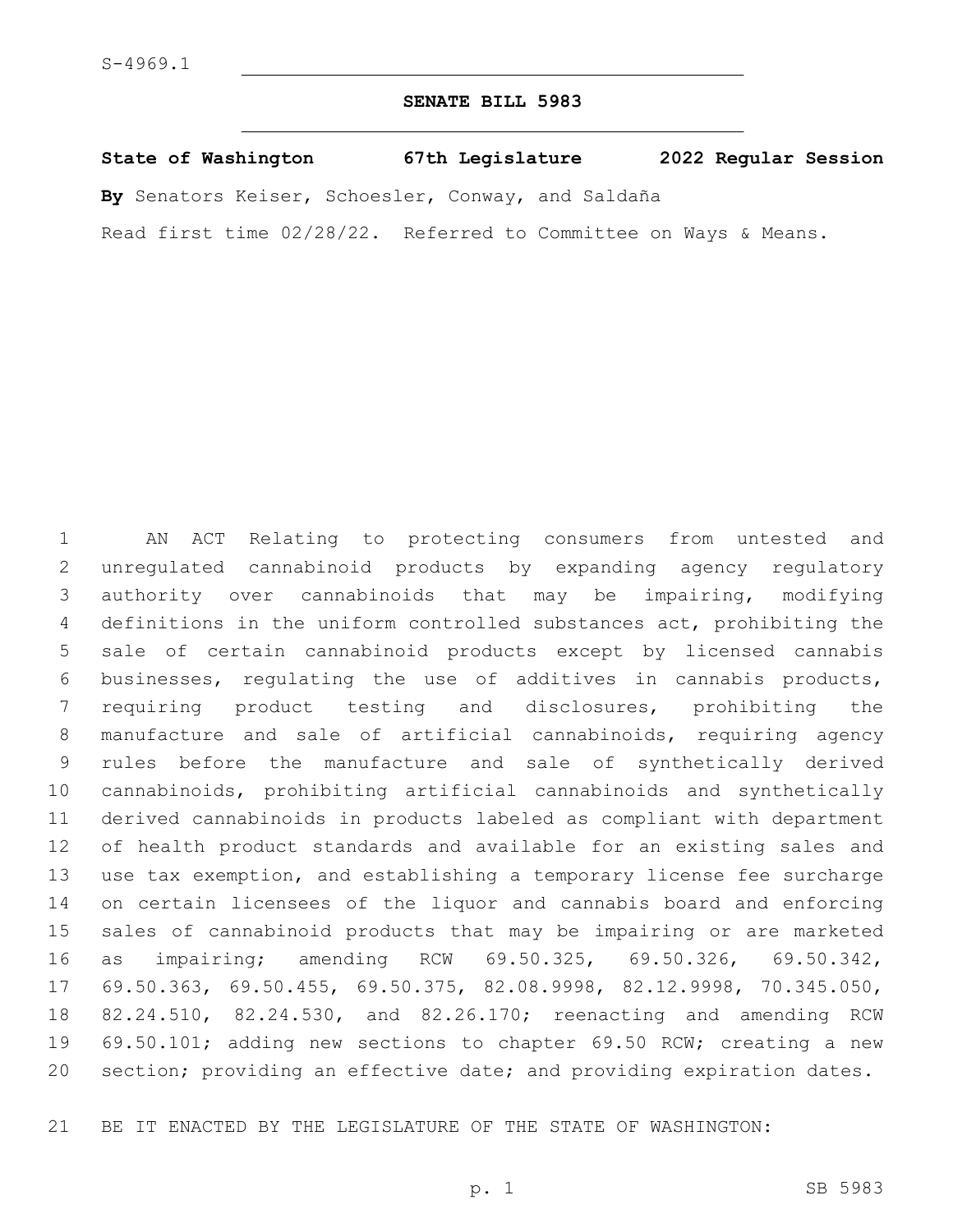NEW SECTION. **Sec. 1.** Due to the evolving nature of new cannabinoids being identified in the plant *Cannabis* that may be impairing, the legislature finds there is a need to provide consumers legal access to products that have been tested and which meet the same standards for quality and safety as delta-9 tetrahydrocannabinol. The legislature further finds there is a need to require labeling, serving size, potency, and ingredient disclosure standards for any impairing cannabinoid product. The legislature further finds there is a need to distinguish cannabinoids derived from natural plants that are prepared for human consumption and the more unpredictable artificial cannabinoids created solely through chemical reactions. The legislature further recognizes the need to maintain clarity between plants defined as marijuana and plants defined as hemp. The primary purpose of this act is to authorize the liquor and cannabis board to regulate all cannabinoids that may be impairing, regardless of origin, and to direct the board to adopt rules related to cannabinoid products and *Cannabis* isolates, except those authorized as a drug by the federal food and drug administration.

 **Sec. 2.** RCW 69.50.101 and 2020 c 133 s 2 and 2020 c 80 s 43 are 21 each reenacted and amended to read as follows:

 The definitions in this section apply throughout this chapter 23 unless the context clearly requires otherwise.

 (a) "Administer" means to apply a controlled substance, whether by injection, inhalation, ingestion, or any other means, directly to 26 the body of a patient or research subject by:

 (1) a practitioner authorized to prescribe (or, by the 28 practitioner's authorized agent); or

 (2) the patient or research subject at the direction and in the 30 presence of the practitioner.

 (b) "Agent" means an authorized person who acts on behalf of or at the direction of a manufacturer, distributor, or dispenser. It does not include a common or contract carrier, public warehouseperson, or employee of the carrier or warehouseperson.

 (c) "Artificial cannabinoid" means a solely chemically created substance that does not originate from the plant *Cannabis* but is structurally the same or substantially similar to the molecular structure of any substance derived from the plant *Cannabis* that may be a cannabinoid receptor agonist and includes, but is not limited

p. 2 SB 5983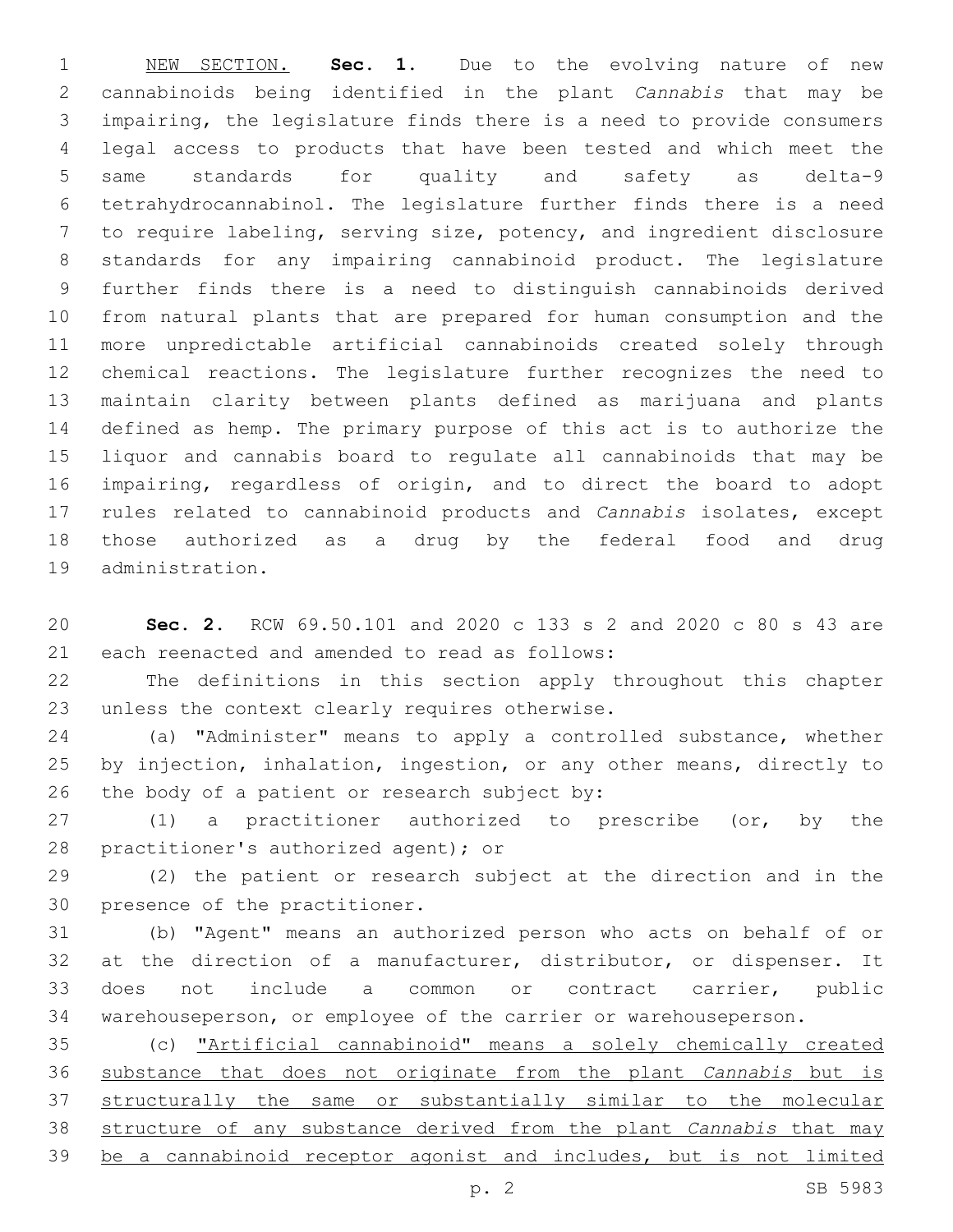1 to, any material, compound, mixture, or preparation that is not listed as a controlled substance in Schedules I through V of the Washington state controlled substances act. Artificial cannabinoids 4 do not include: (1) A naturally occurring chemical substance that is separated from the plant *Cannabis* by a chemical or mechanical extraction process; (2) Cannabinoids that are produced by decarboxylation from a naturally occurring cannabinoid acid without the use of a chemical catalyst; or (3) Any other chemical substance resembling in any manner a compound found in the plant *Cannabis* that is identified by the board 13 in consultation with the department, by rule. 14 (d) "Board" means the Washington state liquor and cannabis board. ( $(\overline{4d})$ ) (e) "Cannabinoid" means any of the chemical compounds that are the active constituents of the plant *Cannabis* and their 17 acids including, but not limited to, tetrahydrocannabinol, tetrahydrocanabinolic acid, cannabidiol, cannabidiolic acid, 19 cannabinol, cannabigeral, cannabichromence, cannabicyclol, 20 cannabivarin, tetrahydrocannabivarin, cannabidivarin, cannabichromevarin, cannabigerovarin, cannabigerol monomethyl ether, cannabielsoin, and cannabicitran. Cannabinoids do not include artificial cannabinoids. 24 (f) "Catalyst" means a substance that increases the rate of a chemical reaction without itself undergoing any permanent chemical change. (g) "CBD concentration" has the meaning provided in RCW 28 69.51A.010. 29 (((e)) (h) "CBD product" means any product containing or consisting of cannabidiol that does not exceed 0.3 percent THC on a dry weight basis and that does not contain more than 0.5 milligrams per serving or two milligrams total in the packaged product of a 33 cannabinoid that may be impairing. 34 ( $(\text{+f})$ ) <u>(i)</u> "Commission" means the pharmacy quality assurance commission.35  $((+q))$  (j) "Controlled substance" means a drug, substance, or immediate precursor included in Schedules I through V as set forth in federal or state laws, or federal or commission rules, but does not include hemp or industrial hemp as defined in RCW 15.140.020.

p. 3 SB 5983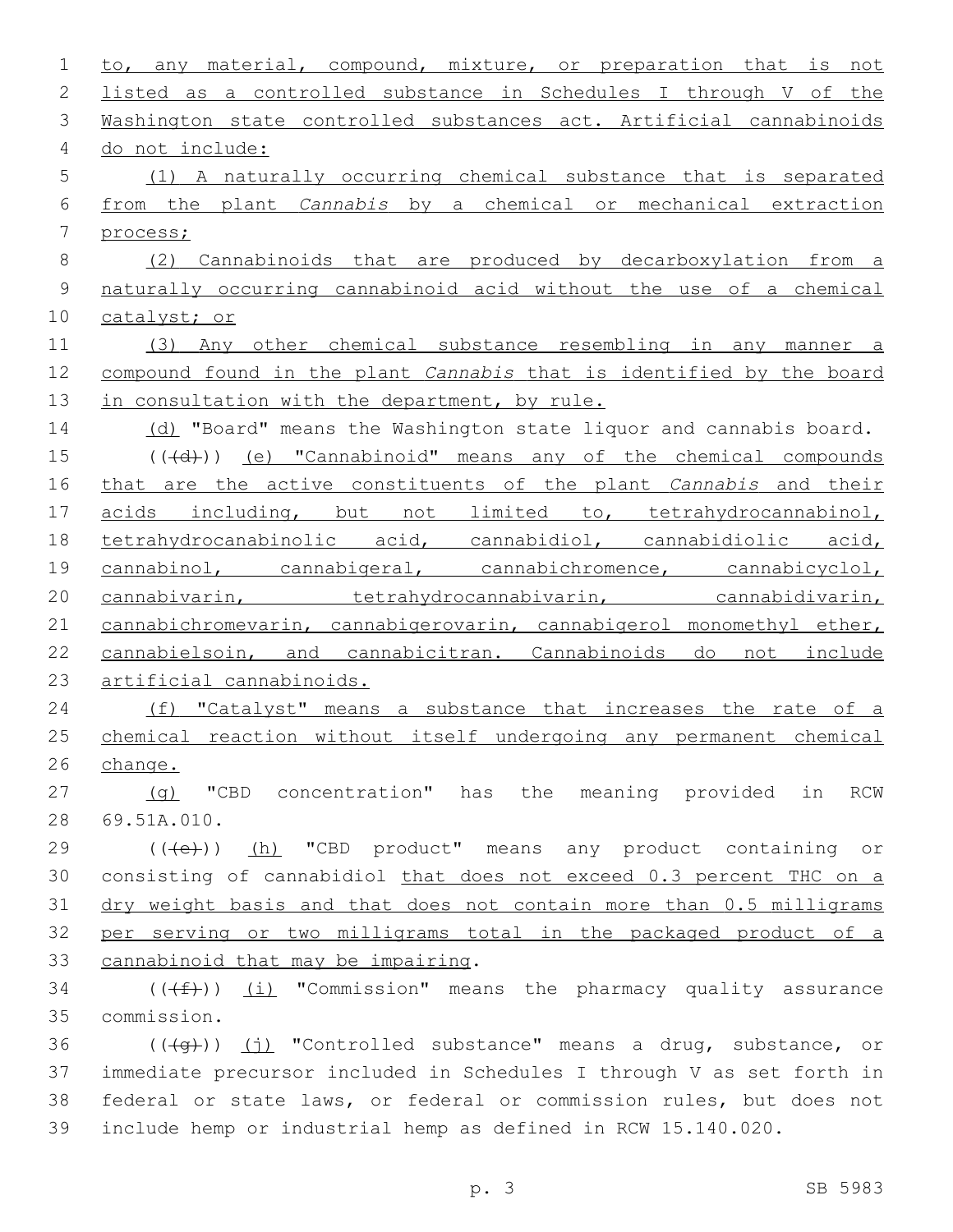1 (( $+h$ )) (k)(1) "Controlled substance analog" means a substance the chemical structure of which is substantially similar to the chemical structure of a controlled substance in Schedule I or II and:

 (i) that has a stimulant, depressant, or hallucinogenic effect on the central nervous system substantially similar to the stimulant, depressant, or hallucinogenic effect on the central nervous system of a controlled substance included in Schedule I or II; or

 (ii) with respect to a particular individual, that the individual represents or intends to have a stimulant, depressant, or hallucinogenic effect on the central nervous system substantially similar to the stimulant, depressant, or hallucinogenic effect on the central nervous system of a controlled substance included in Schedule 13 I or II.

14 (2) The term does not include:

15 (i) a controlled substance;

 (ii) a substance for which there is an approved new drug 17 application;

 (iii) a substance with respect to which an exemption is in effect for investigational use by a particular person under Section 505 of the federal food, drug, and cosmetic act, 21 U.S.C. Sec. 355, or chapter 69.77 RCW to the extent conduct with respect to the substance 22 is pursuant to the exemption; or

 (iv) any substance to the extent not intended for human consumption before an exemption takes effect with respect to the 25 substance.

26 ( $(\frac{1}{1})$ ) (1) "Deliver" or "delivery" means the actual or constructive transfer from one person to another of a substance, 28 whether or not there is an agency relationship.

29  $((\n{(+)}))$  (m) "Department" means the department of health.

30  $((+k))$   $(n)$  "Designated provider" has the meaning provided in RCW 31 69.51A.010.

 (( $\left(\frac{1}{1}\right)$ ) (o) "Dispense" means the interpretation of a prescription 33 or order for a controlled substance and, pursuant to that prescription or order, the proper selection, measuring, compounding, labeling, or packaging necessary to prepare that prescription or 36 order for delivery.

( $(\frac{+m}{2})$ ) (p) "Dispenser" means a practitioner who dispenses.

 (((n))) (q) "Distillate" means an extract from the plant *Cannabis*  where a segment of one or more cannabinoids from an initial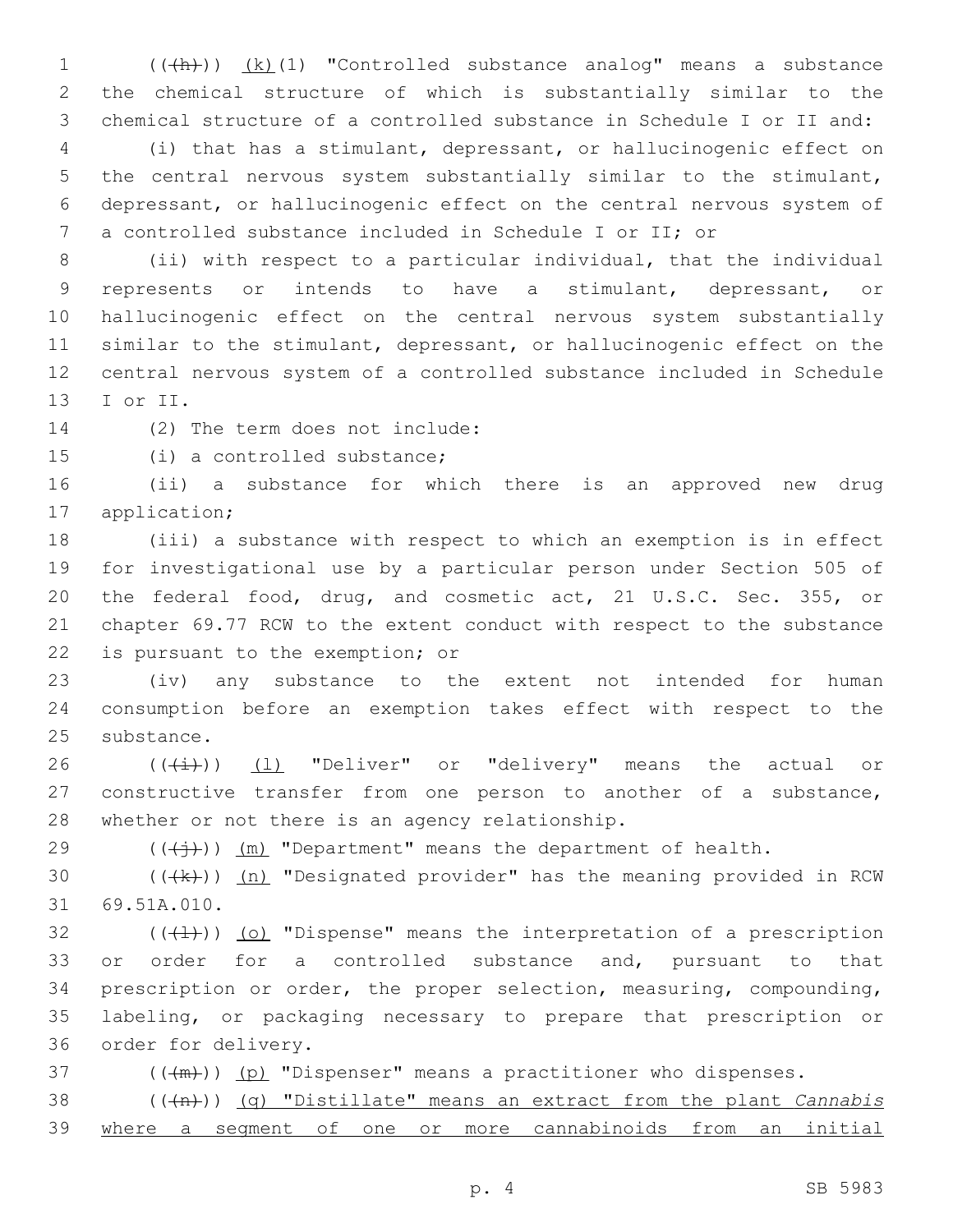1 extraction are selectively concentrated through a mechanical or 2 chemical process, or both, with all impurities removed.

3 (r) "Distribute" means to deliver other than by administering or 4 dispensing a controlled substance.

 $5$  (( $\left(\overline{+}e\right)$ ) (s) "Distributor" means a person who distributes.

 $((+p))$  (t) "Drug" means (1) a controlled substance recognized as a drug in the official United States pharmacopoeia/national formulary or the official homeopathic pharmacopoeia of the United States, or any supplement to them; (2) controlled substances intended for use in the diagnosis, cure, mitigation, treatment, or prevention of disease in individuals or animals; (3) controlled substances (other than food) intended to affect the structure or any function of the body of individuals or animals; and (4) controlled substances intended for 14 use as a component of any article specified in  $(1)$ ,  $(2)$ , or  $(3)$  of this subsection. The term does not include devices or their 16 components, parts, or accessories.

17 (((+q)) (u) "Drug enforcement administration" means the drug 18 enforcement administration in the United States Department of 19 Justice, or its successor agency.

 $((+**r**))$  (v) "Electronic communication of prescription information" means the transmission of a prescription or refill authorization for a drug of a practitioner using computer systems. The term does not include a prescription or refill authorization verbally transmitted by telephone nor a facsimile manually signed by 25 the practitioner.

26 ((+s)) (w) "Extract" means a solid, viscid, or liquid substance 27 extracted from a plant, or the like, containing its essence in 28 concentrated or isolated form.

29 (x) "Extraction" means the process to separate or obtain a solid, 30 viscid, or liquid substance from a plant or parts of a plant, by 31 pressure, distillation, treatment with solvents, or the like.

 $\frac{y}{y}$  "Immature plant or clone" means a plant or clone that has no 33 flowers, is less than twelve inches in height, and is less than 34 twelve inches in diameter.

35  $((\text{(+t)}))$   $(z)$  "Immediate precursor" means a substance:

36 (1) that the commission has found to be and by rule designates as 37 being the principal compound commonly used, or produced primarily for 38 use, in the manufacture of a controlled substance;

39 (2) that is an immediate chemical intermediary used or likely to 40 be used in the manufacture of a controlled substance; and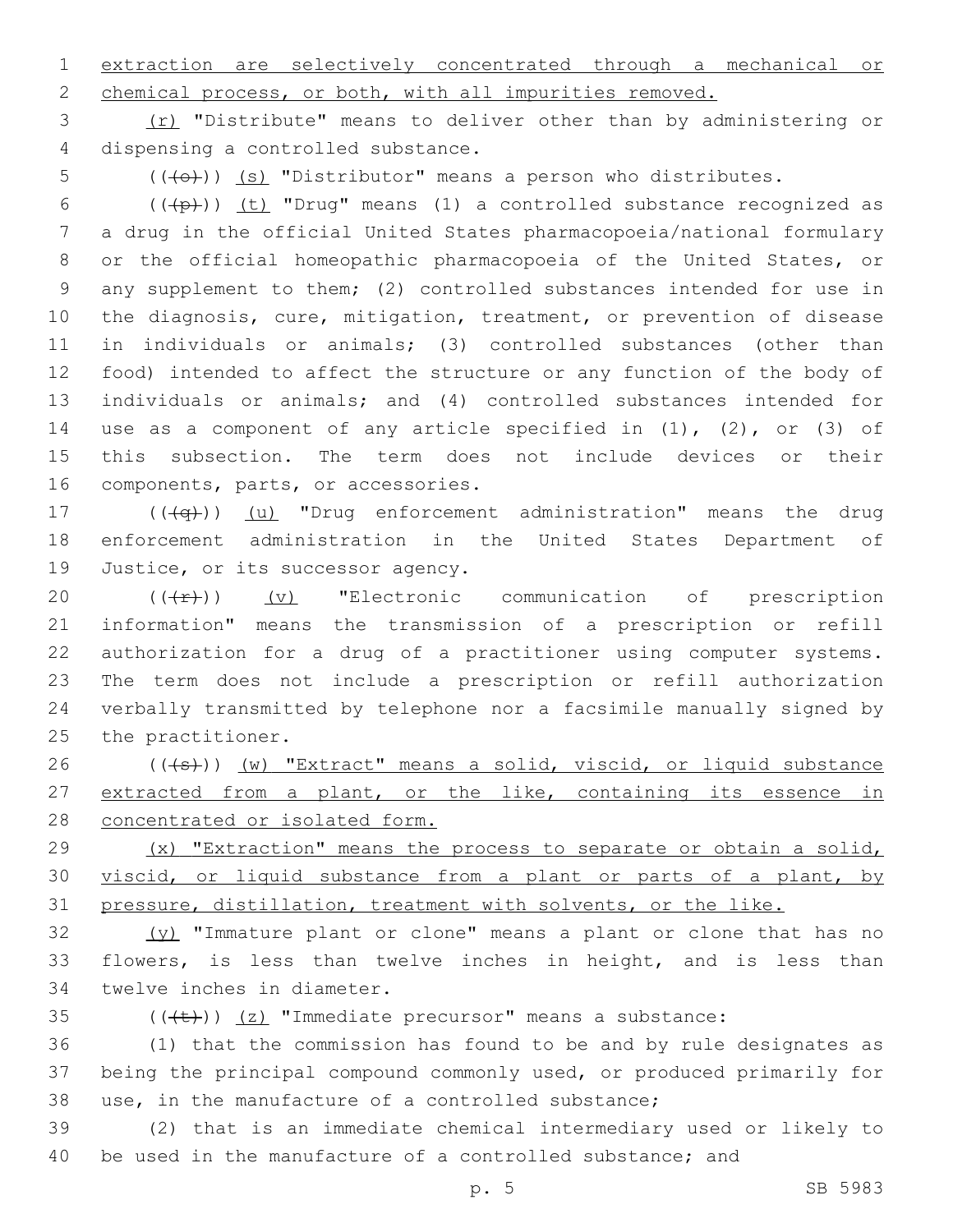(3) the control of which is necessary to prevent, curtail, or 2 limit the manufacture of the controlled substance.

 ( $(\{+u\})$ ) (aa) "Impairing" in relation to a cannabinoid means a psychotropic constituent of the plant cannabis which may diminish a person's cognitive, mental, or physical function or ability. For purposes only of sections 3, 4, 5, 6, and 7 of this act, the board may further revise the definition of impairing by rule in accordance with chapter 34.05 RCW.

 (bb) "Isolate" means extract from the plant *Cannabis* of 95 percent or more of a single cannabinoid compound.

11 (cc) "Isomer" means an optical isomer, but in subsection  $((\sqrt{q}q))$  (oo)(5) of this section, RCW 69.50.204(a) (12) and (34), and 69.50.206(b)(4), the term includes any geometrical isomer; in RCW 69.50.204(a) (8) and (42), and 69.50.210(c) the term includes any positional isomer; and in RCW 69.50.204(a)(35), 69.50.204(c), and 69.50.208(a) the term includes any positional or geometric isomer.

 $((\{v\})$   $(dd)$  "Lot" means a definite quantity of marijuana, marijuana concentrates, useable marijuana, or marijuana-infused product identified by a lot number, every portion or package of which is uniform within recognized tolerances for the factors that appear 21 in the labeling.

 $((\lbrace w \rbrace))$  (ee) "Lot number" must identify the licensee by business or trade name and Washington state unified business identifier number, and the date of harvest or processing for each lot of marijuana, marijuana concentrates, useable marijuana, or marijuana-26 infused product.

 $((+x))$  (ff) "Manufacture" means the production, preparation, propagation, compounding, conversion, or processing of a controlled substance, either directly or indirectly or by extraction from substances of natural origin, or independently by means of chemical synthesis, or by a combination of extraction and chemical synthesis, and includes any packaging or repackaging of the substance or labeling or relabeling of its container. The term does not include the preparation, compounding, packaging, repackaging, labeling, or 35 relabeling of a controlled substance:

 (1) by a practitioner as an incident to the practitioner's administering or dispensing of a controlled substance in the course 38 of the practitioner's professional practice; or

 (2) by a practitioner, or by the practitioner's authorized agent 40 under the practitioner's supervision, for the purpose of, or as an

p. 6 SB 5983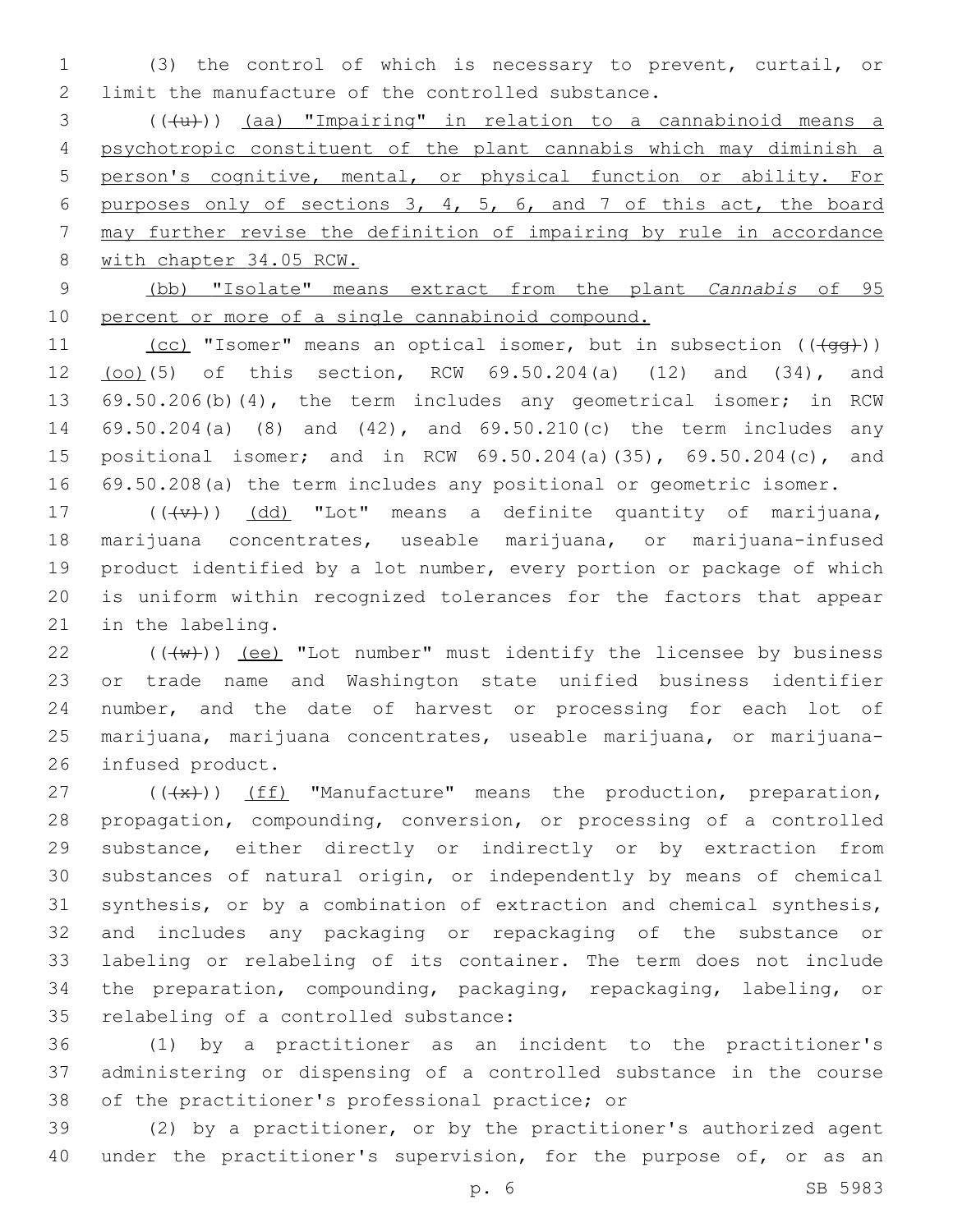1 incident to, research, teaching, or chemical analysis and not for 2 sale.

 $3$  ( $(\overline{\mathsf{y}})$ ) (gg) "Marijuana" or "marihuana" means all parts of the 4 plant *Cannabis((*, whether growing or not,)) with a ((THC)) 5 tetrahydrocannabinol concentration ((greater)) of more than 0.3 6 percent on a dry weight basis, whether growing or not; the seeds 7 thereof; the resin extracted from any part of the plant, including 8 concentrated resins, cannabinoids, and the products thereof; and 9 every compound, manufacture, salt, derivative, mixture, or 10 preparation of the plant, its seeds or resin. The term does not 11 include:

 (1) The mature stalks of the plant, fiber produced from the stalks, oil or cake made from the seeds of the plant, any other compound, manufacture, salt, derivative, mixture, or preparation of the mature stalks (except the resin extracted therefrom), fiber, oil, or cake, or the sterilized seed of the plant which is incapable of 17 germination; or

18 (2) Hemp or industrial hemp as defined in RCW  $15.140.020$  ( $\left(\frac{\ }{}{}\right)$ ) or 19 seeds used for licensed hemp production under chapter 15.140 RCW 20 unless the tetrahydrocannabinol concentration is greater than 0.3 21 percent on a dry weight basis.

 $22$  ( $(\frac{1}{2})$ ) (hh) "Marijuana concentrates" means products consisting 23 wholly or in part of the resin extracted from any part of the plant 24 *Cannabis* ((and having a THC concentration)) containing greater than 25 ten percent total THC such as, but not limited to, kief, live resin, 26 rosin, hash, or bubble hash.

27 (((aa))) (ii) "Marijuana processor" means a person licensed by 28 the board to process marijuana of natural origin, grown by a licensed producer, either directly or indirectly or by extraction from the plant *Cannabis* as defined in subsection (tt) of this section, unless sourced and used as an additive in accordance with RCW 69.50.326, into marijuana concentrates, useable marijuana, and marijuana-infused products, package and label marijuana concentrates, useable marijuana, and marijuana-infused products for sale in retail outlets, 35 ((and)) sell marijuana concentrates, useable marijuana, and marijuana-infused products for sale in retail outlets, and sell marijuana concentrates, useable marijuana, and marijuana-infused 38 products at wholesale to marijuana retailers.

39  $((+bb))$   $(jj)$  "Marijuana producer" means a person licensed by the 40 board to produce, prepare, and propagate marijuana directly from a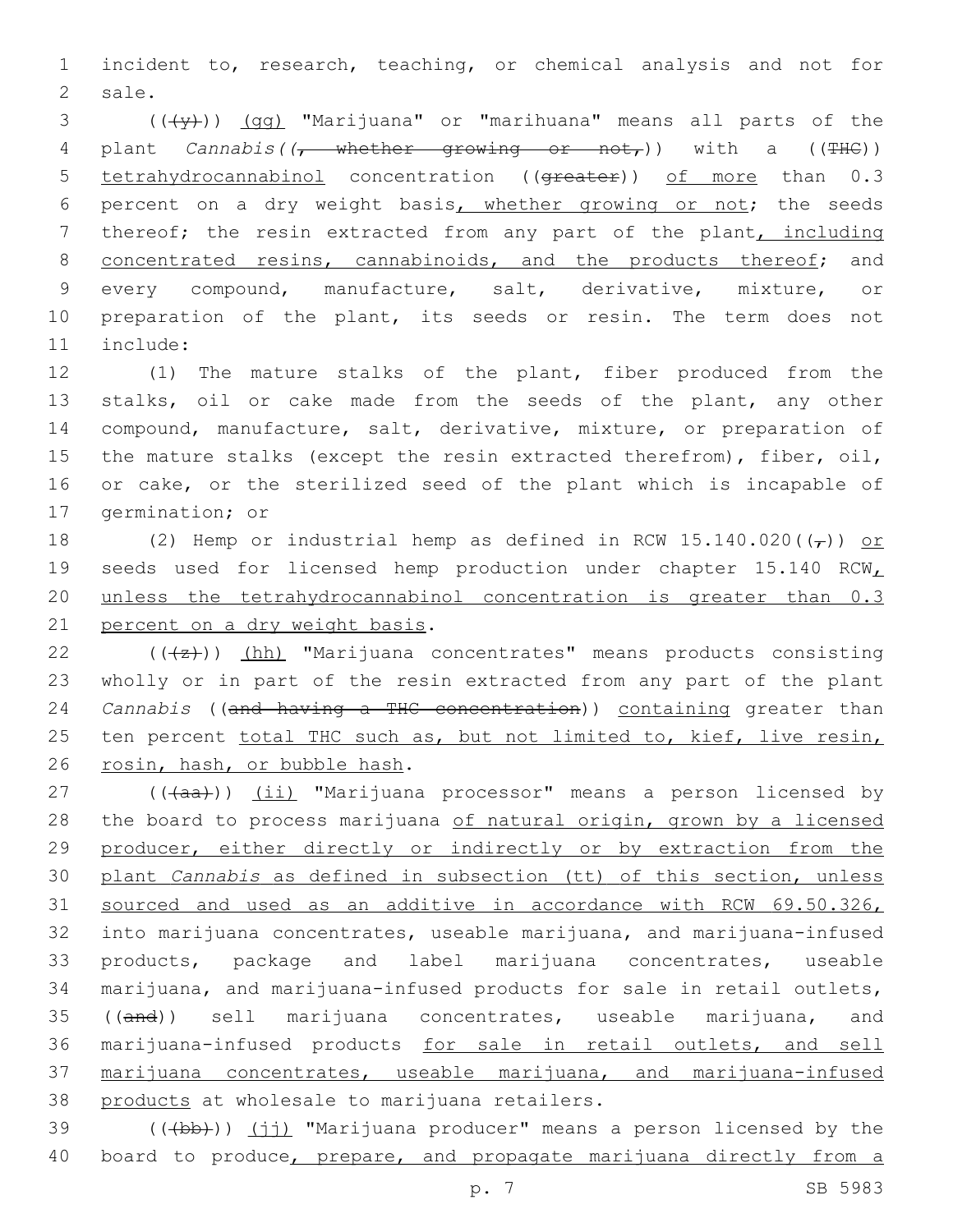1 natural origin and sell ((marijuana)) at wholesale to marijuana 2 processors and other marijuana producers.

3 (((ee)) (kk) "Marijuana products" means useable marijuana, marijuana concentrates, and marijuana-infused products as defined in this section and also includes any product with 0.5 milligrams or more per serving or two milligrams or more per package of a cannabinoid that may be impairing or that is marketed as such.

8 (((dd))) (11) "Marijuana researcher" means a person licensed by 9 the board to produce, process, and possess marijuana for the purposes 10 of conducting research on marijuana and marijuana-derived drug 11 products.

12 (((ee))) (mm) "Marijuana retailer" means a person licensed by the 13 board to sell marijuana concentrates, useable marijuana, and 14 marijuana-infused products in a retail outlet.

15 (((ff)) (nn) "Marijuana-infused products" means products that 16 contain marijuana or marijuana extracts, isolates, or distillates, 17 that are intended for human use, are derived from marijuana as 18 defined in subsection  $((+\gamma)^2)$  (gg) of this section, and ((have a THC 19 eoncentration)) contain no greater than ten percent total THC. The 20 term "marijuana-infused products" does not include either useable 21 marijuana or marijuana concentrates.

22 (((4gg))) (oo) "Narcotic drug" means any of the following, whether produced directly or indirectly by extraction from substances of vegetable origin, or independently by means of chemical synthesis, or by a combination of extraction and chemical synthesis:

 (1) Opium, opium derivative, and any derivative of opium or opium derivative, including their salts, isomers, and salts of isomers, whenever the existence of the salts, isomers, and salts of isomers is possible within the specific chemical designation. The term does not include the isoquinoline alkaloids of opium.30

31 (2) Synthetic opiate and any derivative of synthetic opiate, 32 including their isomers, esters, ethers, salts, and salts of isomers, 33 esters, and ethers, whenever the existence of the isomers, esters, 34 ethers, and salts is possible within the specific chemical 35 designation.

36 (3) Poppy straw and concentrate of poppy straw.

37 (4) Coca leaves, except coca leaves and extracts of coca leaves 38 from which cocaine, ecgonine, and derivatives or ecgonine or their 39 salts have been removed.

40 (5) Cocaine, or any salt, isomer, or salt of isomer thereof.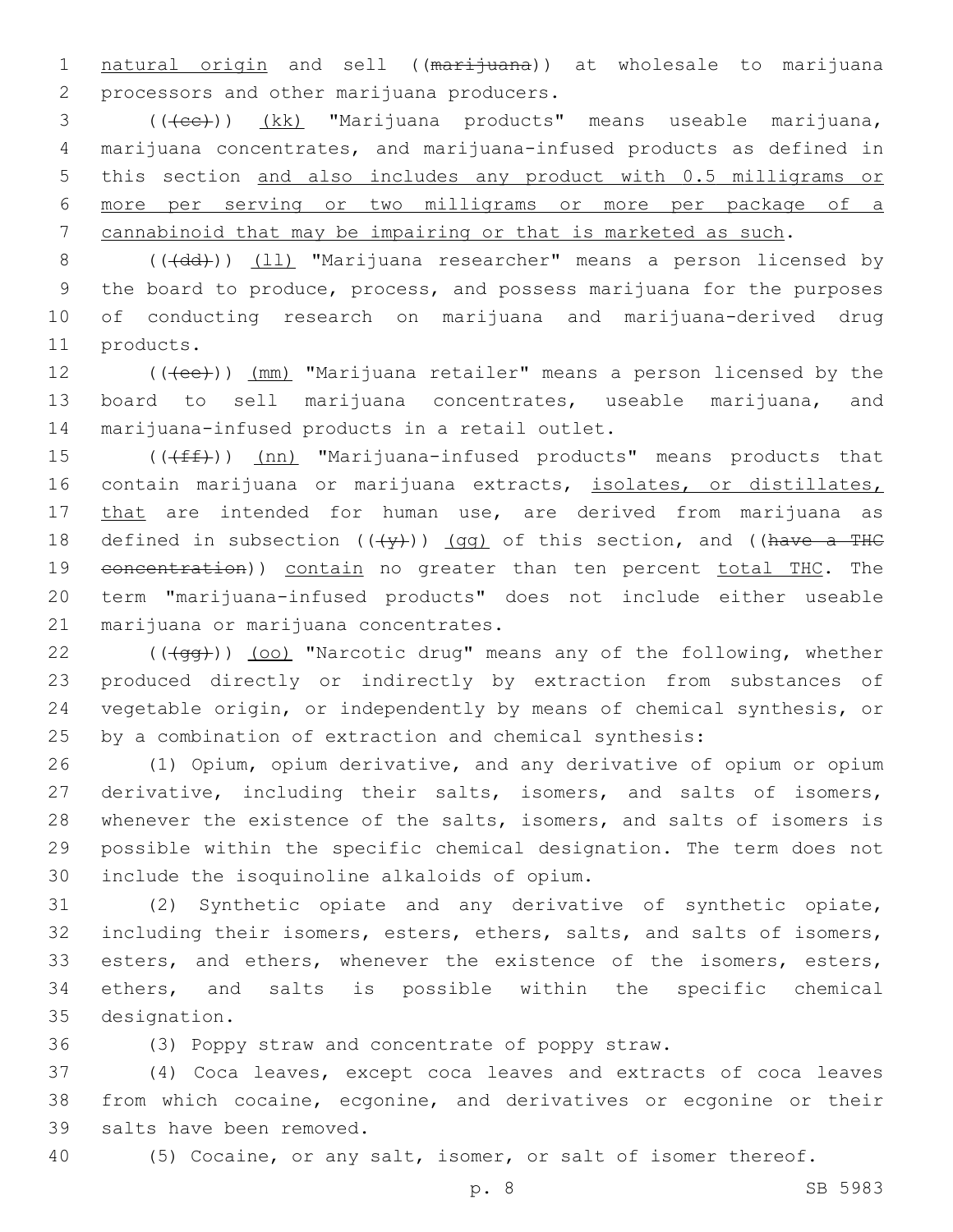1 (6) Cocaine base.

 (7) Ecgonine, or any derivative, salt, isomer, or salt of isomer 3 thereof.

 (8) Any compound, mixture, or preparation containing any quantity of any substance referred to in (1) through (7) of this subsection.

 (((hh))) (pp) "Opiate" means any substance having an addiction- forming or addiction-sustaining liability similar to morphine or being capable of conversion into a drug having addiction-forming or addiction-sustaining liability. The term includes opium, substances derived from opium (opium derivatives), and synthetic opiates. The term does not include, unless specifically designated as controlled under RCW 69.50.201, the dextrorotatory isomer of 3-methoxy-n- methylmorphinan and its salts (dextromethorphan). The term includes the racemic and levorotatory forms of dextromethorphan.

15  $((\overrightarrow{+i}))(qq)$  "Opium poppy" means the plant of the species 16 Papaver somniferum L., except its seeds.

 $((\n\dagger)^{\dagger})$  (rr) "Person" means individual, corporation, business trust, estate, trust, partnership, association, joint venture, government, governmental subdivision or agency, or any other legal or 20 commercial entity.

21 (((kk))) (ss) "Plant" has the meaning provided in RCW 69.51A.010.

22 (((+1+))) (tt) "Plant *Cannabis*" means all plants of the genus *Cannabis*, including marijuana as defined in subsection (gg) of this section, and hemp as defined in RCW 15.140.020.

25 (uu) "Poppy straw" means all parts, except the seeds, of the 26 opium poppy, after mowing.

27 (( $(\text{mm})$ )) (vv) "Practitioner" means:

 (1) A physician under chapter 18.71 RCW; a physician assistant under chapter 18.71A RCW; an osteopathic physician and surgeon under chapter 18.57 RCW; an optometrist licensed under chapter 18.53 RCW who is certified by the optometry board under RCW 18.53.010 subject to any limitations in RCW 18.53.010; a dentist under chapter 18.32 33 RCW; a podiatric physician and surgeon under chapter 18.22 RCW; a veterinarian under chapter 18.92 RCW; a registered nurse, advanced registered nurse practitioner, or licensed practical nurse under chapter 18.79 RCW; a naturopathic physician under chapter 18.36A RCW who is licensed under RCW 18.36A.030 subject to any limitations in RCW 18.36A.040; a pharmacist under chapter 18.64 RCW or a scientific investigator under this chapter, licensed, registered or otherwise permitted insofar as is consistent with those licensing laws to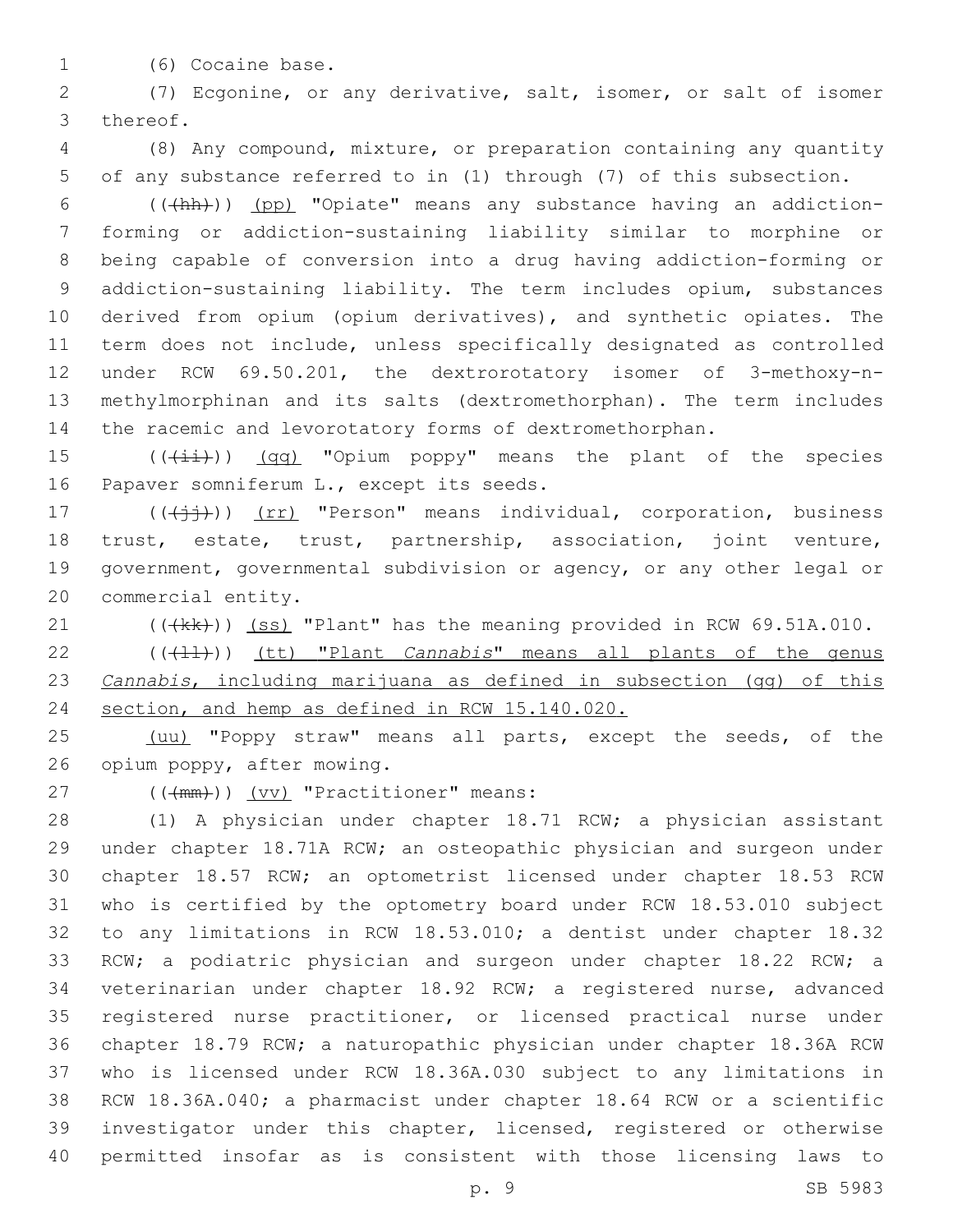distribute, dispense, conduct research with respect to or administer a controlled substance in the course of their professional practice 3 or research in this state.

 (2) A pharmacy, hospital or other institution licensed, registered, or otherwise permitted to distribute, dispense, conduct research with respect to or to administer a controlled substance in the course of professional practice or research in this state.

 (3) A physician licensed to practice medicine and surgery, a physician licensed to practice osteopathic medicine and surgery, a dentist licensed to practice dentistry, a podiatric physician and surgeon licensed to practice podiatric medicine and surgery, a licensed physician assistant or a licensed osteopathic physician assistant specifically approved to prescribe controlled substances by his or her state's medical commission or equivalent and his or her supervising physician, an advanced registered nurse practitioner licensed to prescribe controlled substances, or a veterinarian licensed to practice veterinary medicine in any state of the United 18 States.

19 (( $(mn)$ ) (ww) "Prescription" means an order for controlled substances issued by a practitioner duly authorized by law or rule in the state of Washington to prescribe controlled substances within the scope of his or her professional practice for a legitimate medical 23 purpose.

 (( $\left(\leftrightarrow\right)$ )  $\left(\times\right)$  "Production" includes the manufacturing, planting, cultivating, growing, or harvesting of a controlled substance.

26 (((pp))) (yy) "Qualifying patient" has the meaning provided in 27 RCW 69.51A.010.

28 (((4qq))) (zz) "Recognition card" has the meaning provided in RCW 29 69.51A.010.

30  $((\text{frr}))(a^{2}a^{2} + b^{2}a^{2})$  "Retail outlet" means a location licensed by the board for the retail sale of marijuana concentrates, useable 32 marijuana, and marijuana-infused products.

33 (((+ss))) (bbb) "Secretary" means the secretary of health or the 34 secretary's designee.

 (( $\text{(+t+)}$ )) (ccc) "State," unless the context otherwise requires, means a state of the United States, the District of Columbia, the Commonwealth of Puerto Rico, or a territory or insular possession 38 subject to the jurisdiction of the United States.

39 (((uu))) (ddd) "Synthetically derived cannabinoid" means any cannabinoid that is altered by a chemical reaction that changes the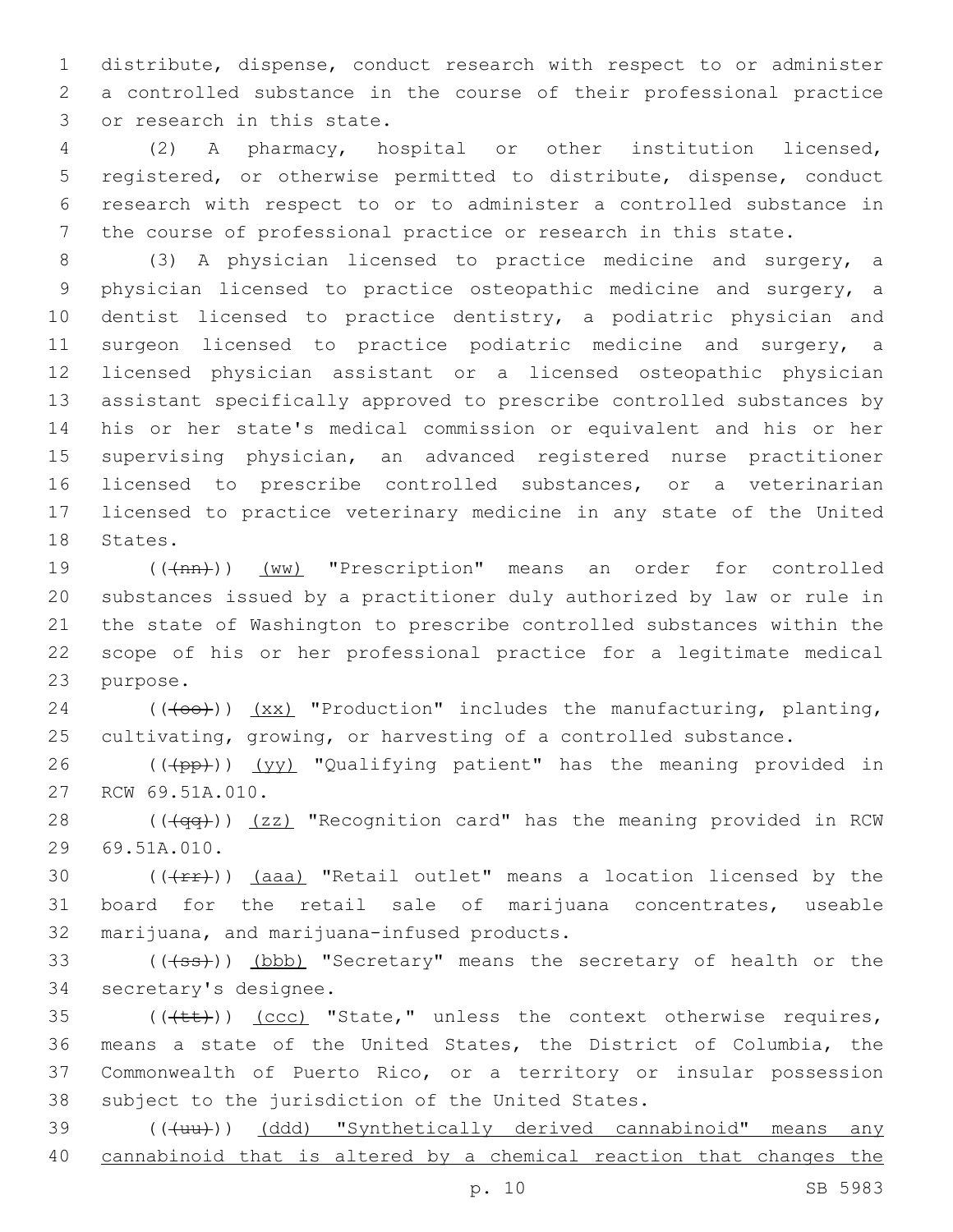molecular structure of any natural cannabinoid derived from the plant *Cannabis* to another cannabinoid found naturally in the plant *Cannabis*.3 (eee)(1) "Tetrahydrocannabinol" or "THC" includes all tetrahydrocannabinols that are artificially, synthetically, or

 naturally derived, including but not limited to delta-8 tetrahydrocannabinol, delta-9 tetrahydrocannabinol, delta-10 8 tetrahydrocannabinol, THCv tetrahydrocannabivarin, THCP 9 tetrahydrocannabiphorol, THC-O-Acetate, and the optical isomers of

THC cannabinoids.

 (2) Notwithstanding (1) of this subsection, tetrahydrocannabinol 12 includes concentrated resins or cannabinoids, and the products thereof, produced from the plant *Cannabis*, whether or not the cannabinoids were derived from a marijuana plant containing a THC 15 concentration greater than 0.3 percent on a dry weight basis.

16 (fff) "THC concentration" means percent of ((delta-9)) tetrahydrocannabinol content per dry weight of any part of the plant *Cannabis*, or per volume or weight of marijuana product, or the 19 combined percent of ((delta-9)) tetrahydrocannabinol and tetrahydrocannabinolic acid in any part of the plant *Cannabis*  21 regardless of moisture content.

 $((\text{+vv}))(qqq)$  "Total THC" means the sum of the percentage, by weight or volume measurement of tetrahydrocannabinolic acid multiplied by 0.877, plus, the percentage by weight or volume measurement of tetrahydrocannabinol.

 (hhh) "Ultimate user" means an individual who lawfully possesses a controlled substance for the individual's own use or for the use of a member of the individual's household or for administering to an animal owned by the individual or by a member of the individual's household.30

31 (((ww))) (iii) "Useable marijuana" means dried marijuana flowers. The term "useable marijuana" does not include either marijuana-33 infused products or marijuana concentrates.

 (( $\overline{+x^2}$ )) ( $\overline{111}$ ) "Youth access" means the level of interest persons under the age of twenty-one may have in a vapor product, as well as the degree to which the product is available or appealing to such persons, and the likelihood of initiation, use, or addiction by 38 adolescents and young adults.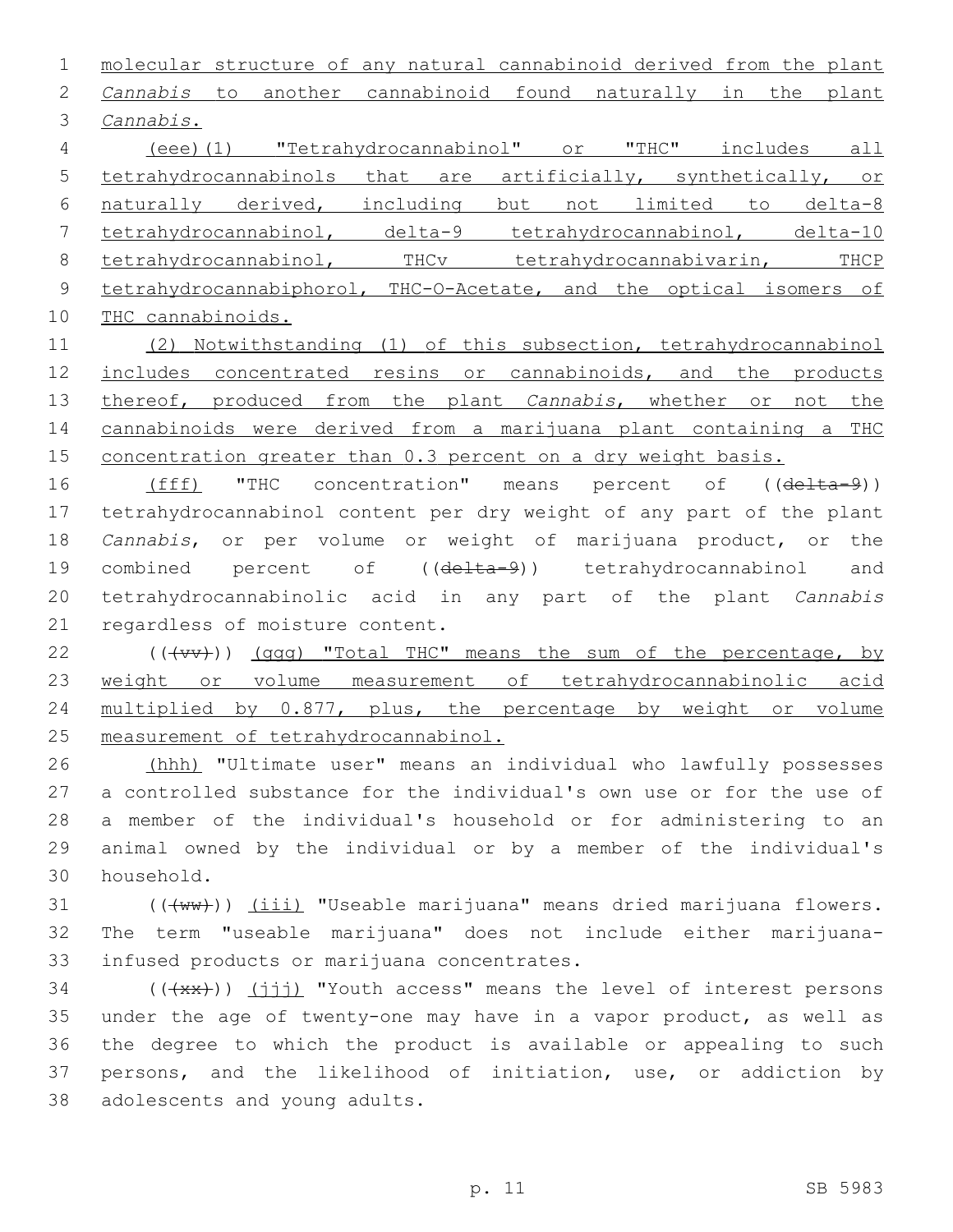NEW SECTION. **Sec. 3.** A new section is added to chapter 69.50 2 RCW to read as follows:

 (a) Products containing or consisting of cannabinoids produced and processed for any type of consumption into a human body, whether marketed as such or not, exceeding 0.3 percent THC on a dry weight basis, that contains more than 0.5 milligrams per serving or two milligrams total in the packaged product of a cannabinoid that may be impairing, may only be sold by a marijuana producer, marijuana processor, or marijuana retailer licensed by the board unless authorized as a drug by the federal food and drug administration.

 (b) All products containing cannabinoids described in subsection (a) of this section, or cannabinoid products marketed as having impairing effects, are within the scope of regulatory authority of 14 the board under this chapter, except those authorized as a drug by 15 the federal food and drug administration.

 (c) Sale of products identified in subsection (a) of this section is prohibited unless conducted by a business holding a valid marijuana producer, marijuana processor, or marijuana retailer 19 license issued by the board.

 (d) Products meeting any of the criteria identified in this subsection may only be sold if such a sale is in compliance with rules adopted by the board after the board has consulted with the department of health and the department of agriculture. Products 24 subject to this requirement are:

(1) Products containing cannabinoids that may be impairing;

 (2) Products that contain greater than 0.3 percent THC on a dry 27 weight basis; and

 (3) Products that contain 0.5 or more milligrams per serving or two or more milligrams total in the packaged product of any 30 cannabinoid that may be impairing.

 (e) Products identified in subsection (d) of this section may not be sold to persons under 21 years of age, except for those in 33 compliance with provisions of chapter 69.51A RCW.

 (f) The requirement provided in subsection (d) of this section does not apply to delta-9 THC products approved by the board prior to 36 January 1, 2022.

 (g) Cannabis health and beauty aids compliant with RCW 69.50.575 are not subject to the provisions of subsections (a) through (d) of 39 this section.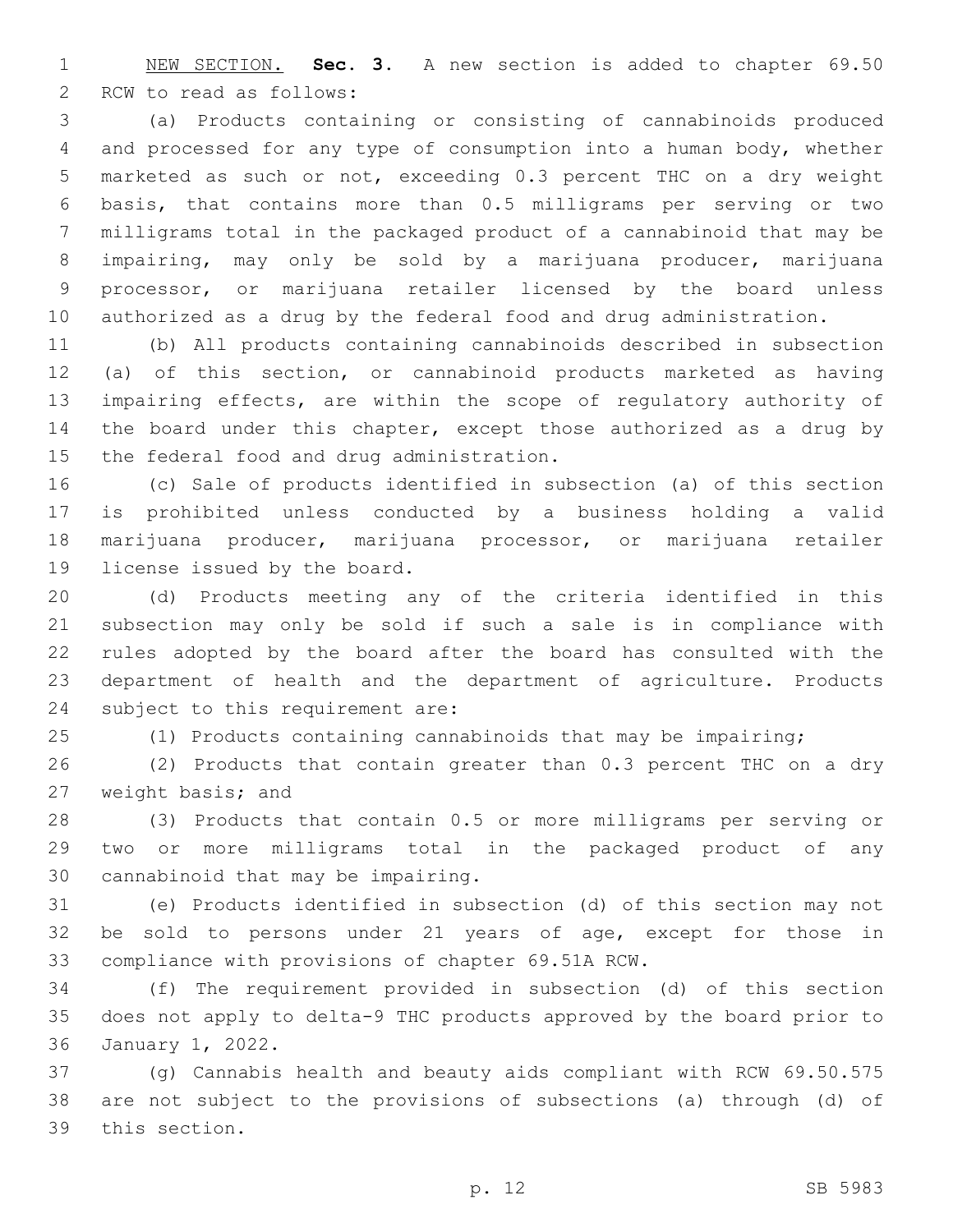(h) Manufacturing and sales of artificial cannabinoids is 2 prohibited.

 (i) This section does not apply to unadulterated hemp flower that is not further processed into extracts, infused products, or 5 concentrates.

 **Sec. 4.** RCW 69.50.325 and 2020 c 236 s 6 are each amended to 7 read as follows:

 (1) There shall be a marijuana producer's license regulated by the board and subject to annual renewal. The licensee is authorized 10 to produce, prepare, and propagate marijuana grown from seeds or clones of natural origin: (a) Marijuana for sale at wholesale to marijuana processors and other marijuana producers; (b) immature plants or clones and seeds for sale to cooperatives as described under RCW 69.51A.250; and (c) immature plants or clones and seeds for sale to qualifying patients and designated providers as provided under RCW 69.51A.310. The production, possession, delivery, distribution, and sale of marijuana in accordance with the provisions 18 of this chapter and the rules adopted to implement and enforce it, by a validly licensed marijuana producer, shall not be a criminal or civil offense under Washington state law. Every marijuana producer's license shall be issued in the name of the applicant, shall specify the location at which the marijuana producer intends to operate, which must be within the state of Washington, and the holder thereof shall not allow any other person to use the license. The application fee for a marijuana producer's license shall be two hundred fifty dollars. The annual fee for issuance and renewal of a marijuana producer's license shall be one thousand three hundred eighty-one dollars. A separate license shall be required for each location at which a marijuana producer intends to produce marijuana.

 (2) There shall be a marijuana processor's license to process marijuana, from the plant *Cannabis* of natural origin and grown by a 32 licensed producer, unless sourced and used as an additive in accordance with RCW 69.50.326, and compound or convert marijuana products from marijuana grown by a licensed marijuana producer as 35 specified by the board by rule, and prepare, package, and label marijuana concentrates, useable marijuana, and marijuana-infused products, which contain greater than 0.5 milligrams per serving of a 38 cannabinoid that may be impairing, for sale at wholesale to marijuana processors and marijuana retailers, regulated by the board and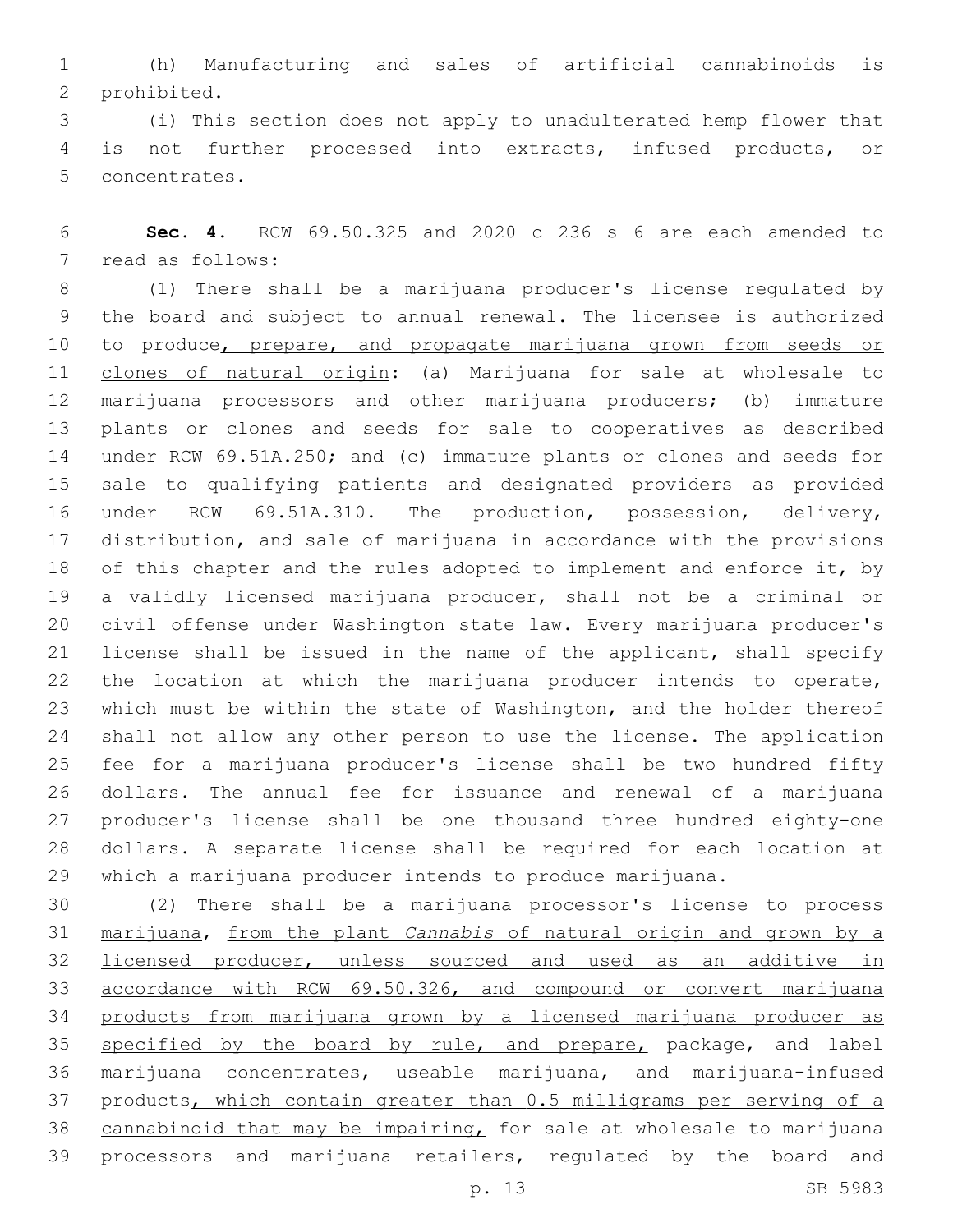subject to annual renewal. The processing, packaging, possession, delivery, distribution, and sale of marijuana, useable marijuana, marijuana-infused products, and marijuana concentrates in accordance with the provisions of this chapter and chapter 69.51A RCW and the rules adopted to implement and enforce these chapters, by a validly licensed marijuana processor, shall not be a criminal or civil offense under Washington state law. Every marijuana processor's license shall be issued in the name of the applicant, shall specify the location at which the licensee intends to operate, which must be within the state of Washington, and the holder thereof shall not allow any other person to use the license. The application fee for a marijuana processor's license shall be two hundred fifty dollars. The annual fee for issuance and renewal of a marijuana processor's license shall be one thousand three hundred eighty-one dollars. A separate license shall be required for each location at which a 16 marijuana processor intends to process marijuana.

 (3)(a) There shall be a marijuana retailer's license to sell marijuana concentrates, useable marijuana, and marijuana-infused 19 products, and other products containing greater than 0.5 milligrams per serving of a cannabinoid that may be impairing at retail in retail outlets, regulated by the board and subject to annual renewal. The possession, delivery, distribution, and sale of marijuana concentrates, useable marijuana, and marijuana-infused products in accordance with the provisions of this chapter and the rules adopted 25 to implement and enforce it, by a validly licensed marijuana retailer, shall not be a criminal or civil offense under Washington state law. Every marijuana retailer's license shall be issued in the name of the applicant, shall specify the location of the retail outlet the licensee intends to operate, which must be within the state of Washington, and the holder thereof shall not allow any other person to use the license. The application fee for a marijuana retailer's license shall be two hundred fifty dollars. The annual fee for issuance and renewal of a marijuana retailer's license shall be one thousand three hundred eighty-one dollars. A separate license shall be required for each location at which a marijuana retailer intends to sell marijuana concentrates, useable marijuana, and 37 marijuana-infused products.

 (b) An individual retail licensee and all other persons or entities with a financial or other ownership interest in the business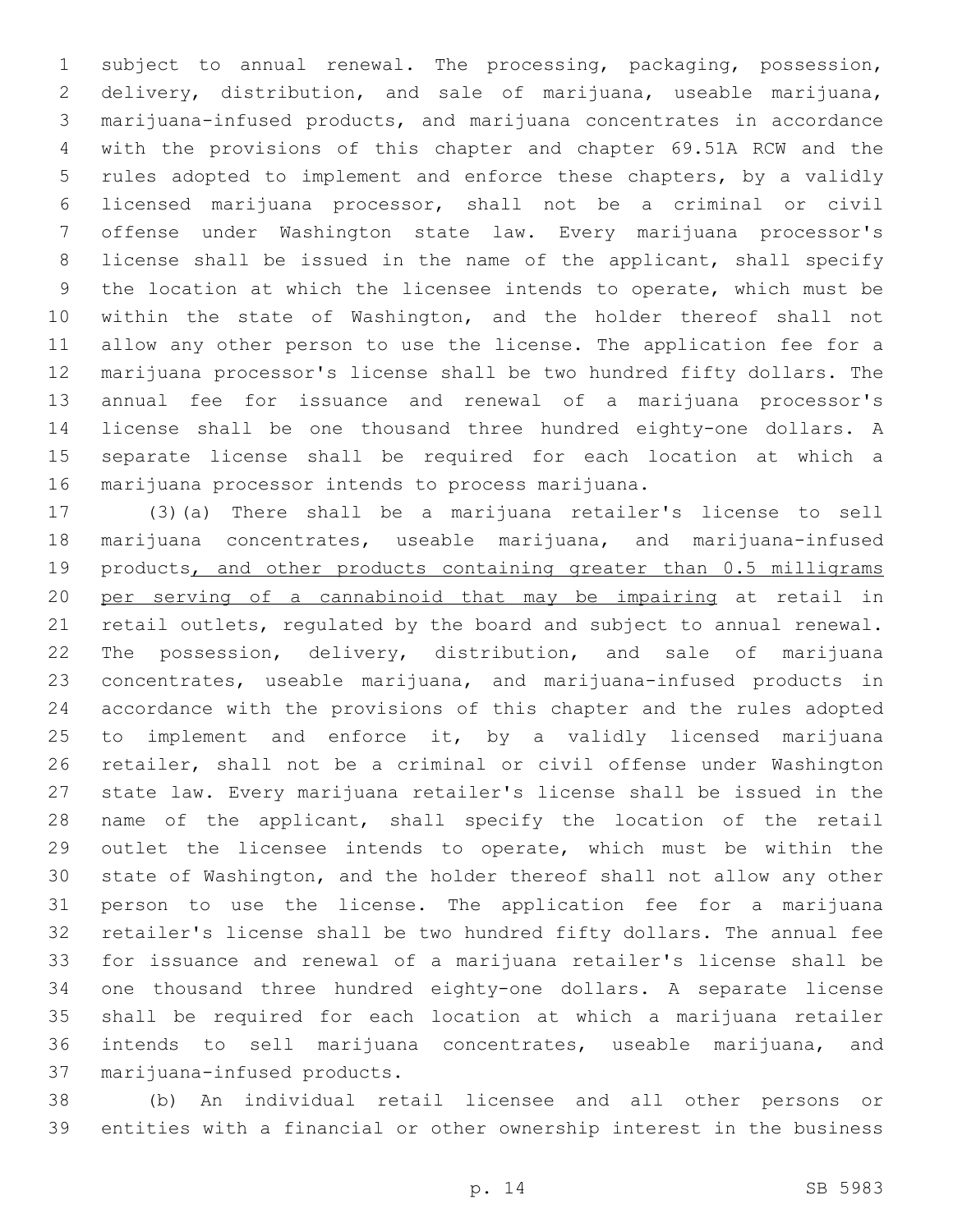operating under the license are limited, in the aggregate, to holding a collective total of not more than five retail marijuana licenses.

 (c)(i) A marijuana retailer's license is subject to forfeiture in accordance with rules adopted by the board pursuant to this section.

 (ii) The board shall adopt rules to establish a license forfeiture process for a licensed marijuana retailer that is not fully operational and open to the public within a specified period from the date of license issuance, as established by the board, 9 subject to the following restrictions:

 (A) No marijuana retailer's license may be subject to forfeiture within the first nine months of license issuance; and

 (B) The board must require license forfeiture on or before twenty-four calendar months of license issuance if a marijuana retailer is not fully operational and open to the public, unless the board determines that circumstances out of the licensee's control are preventing the licensee from becoming fully operational and that, in the board's discretion, the circumstances warrant extending the forfeiture period beyond twenty-four calendar months.

 (iii) The board has discretion in adopting rules under this 20 subsection  $(3)(c)$ .

 (iv) This subsection (3)(c) applies to marijuana retailer's licenses issued before and after July 23, 2017. However, no license of a marijuana retailer that otherwise meets the conditions for license forfeiture established pursuant to this subsection (3)(c) may be subject to forfeiture within the first nine calendar months of 26 July 23, 2017.

 (v) The board may not require license forfeiture if the licensee has been incapable of opening a fully operational retail marijuana business due to actions by the city, town, or county with jurisdiction over the licensee that include any of the following:

 (A) The adoption of a ban or moratorium that prohibits the 32 opening of a retail marijuana business; or

 (B) The adoption of an ordinance or regulation related to zoning, business licensing, land use, or other regulatory measure that has the effect of preventing a licensee from receiving an occupancy permit from the jurisdiction or which otherwise prevents a licensed 37 marijuana retailer from becoming operational.

 (d) The board may issue marijuana retailer licenses pursuant to 39 this chapter and RCW 69.50.335.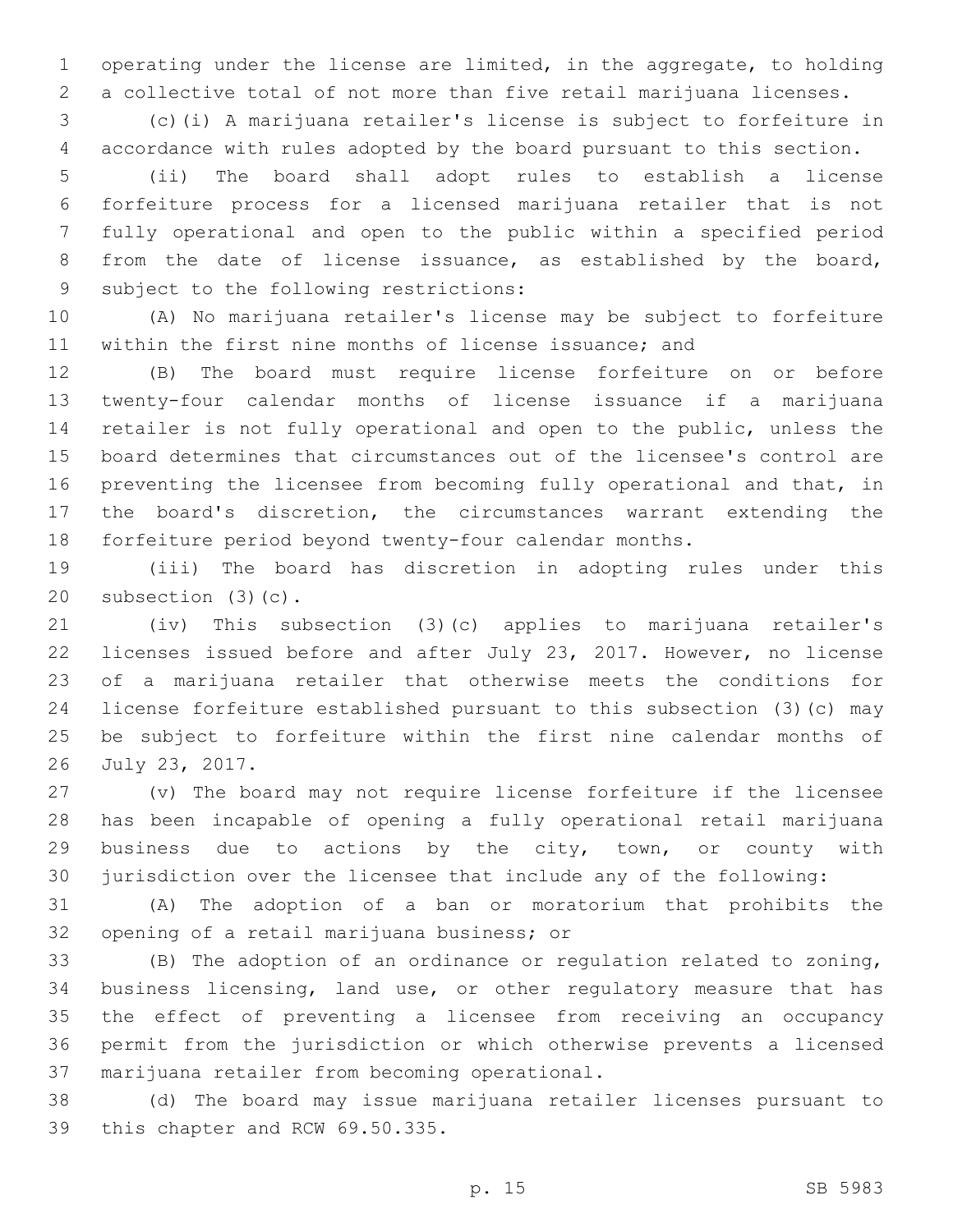1 **Sec. 5.** RCW 69.50.326 and 2018 c 132 s 1 are each amended to 2 read as follows:

3 (1) Licensed marijuana producers and licensed marijuana 4 processors may use ((a)) CBD ((product)), other nonimpairing 5 cannabinoids, or nonimpairing plant *Cannabis* isolates as ((an)) 6 additives for the purpose of enhancing the ((cannabidiol)) 7 nonimpairing cannabinoid concentration of any product authorized for 8 production, processing, and sale under this chapter. Except as 9 otherwise provided in subsection (2) of this section, such ((CBD 10 product additives)) cannabinoid products or isolates must be lawfully 11 produced by a licensed marijuana producer, or purchased from( $(\tau)$ ) a 12 producer or processor licensed under this chapter.

13 (2) Subject to the requirements set forth in (a) ((and (b))) 14 through (d) of this subsection, and for the sole purpose of enhancing 15 the ((cannabidiol)) nonimpairing cannabinoid concentration of any 16 product authorized for production, processing, or sale under this 17 chapter, licensed marijuana producers and licensed marijuana 18 processors may use a CBD or other nonimpairing cannabinoid product 19 obtained from a source not licensed under this chapter, provided the 20 CBD or other nonimpairing cannabinoid product:

21 (a) Has a THC level of 0.3 percent or less on a dry weight basis 22 and does not contain greater than 0.5 milligrams per serving of any 23 cannabinoid that may be impairing; ((and))

24 (b) Has ((been tested for)) passed pesticide, heavy metals, 25 contaminants, and toxins testing by a testing laboratory accredited 26 under this chapter and in accordance with testing standards 27 established under this chapter and the applicable administrative 28 rules;

29 (c) Is accompanied by a disclosure statement describing 30 production methods including, but not limited to, solvent use, 31 catalyst use, and synthesis methods; and

32 (d) Is only added to a product authorized for production, 33 processing, or sale under this chapter, and is not further processed 34 or converted into a substance that may be impairing.

35 (3) Subject to the requirements of this subsection (3), the 36 ((Hiquor and cannabis)) board may enact rules necessary to implement 37 the requirements of this section. Such rule making ((is limited to)) 38 includes regulations pertaining to laboratory testing and product 39 safety standards for ((those)) naturally and synthetically derived 40 cannabidiol or other nonimpairing cannabinoid products used by

p. 16 SB 5983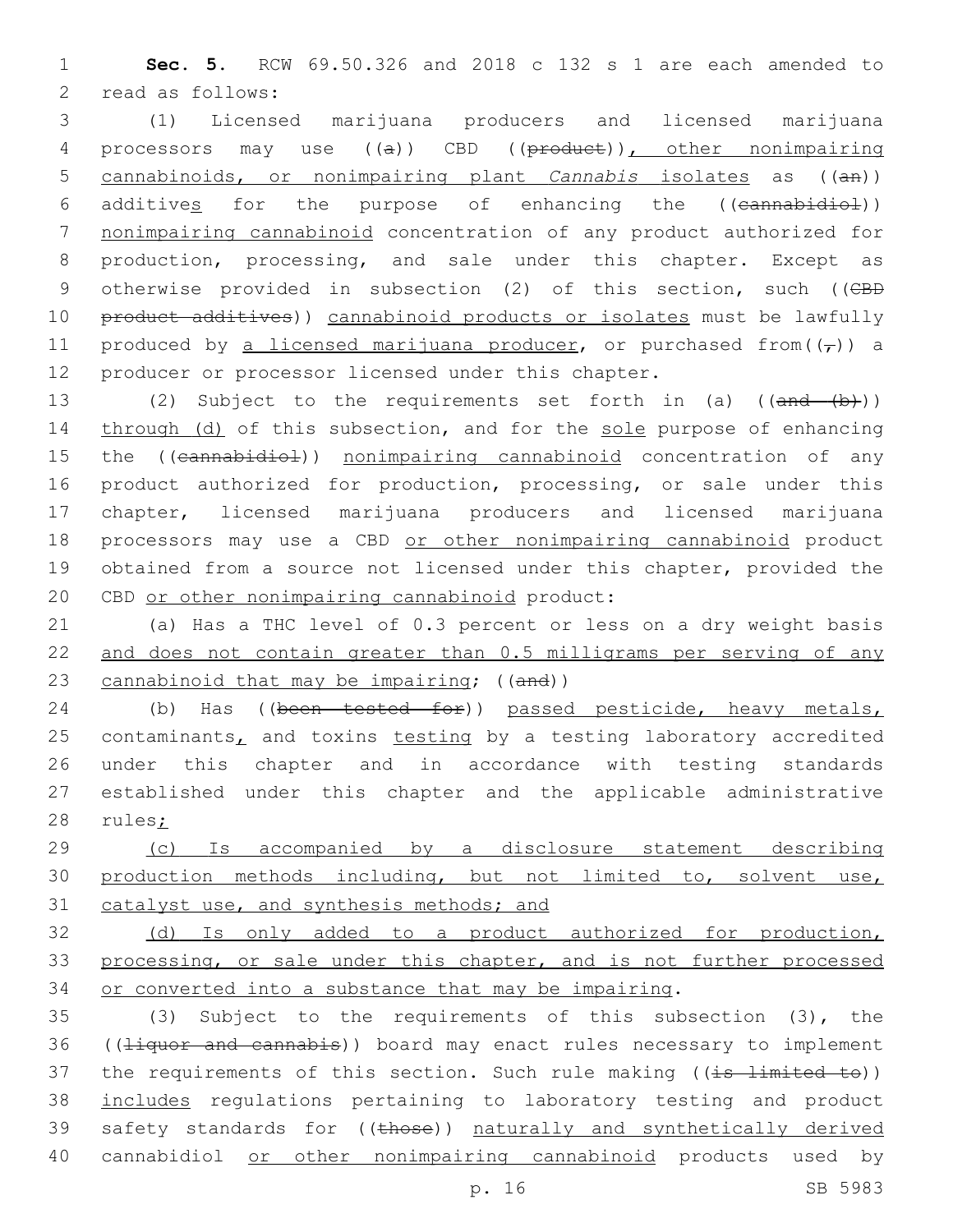licensed producers and processors in the manufacture of marijuana 2 products marketed by licensed retailers under this chapter ((69.50 RCW)). Any synthetically derived cannabinoid used by licensed producers and processors in the manufacture of marijuana products marketed by licensed retailers under this chapter must be in compliance with rules adopted by the board, prior to manufacturing and sale to other licensees. Rule making by the board pertaining to any synthetically derived cannabinoid must be in consultation with the department of health and the department of agriculture. The purpose of such rule making must be to ensure the safety and purity 11 of cannabidiol and other nonimpairing cannabinoid products used by marijuana producers and processors licensed under this chapter 13 ((69.50 RCW)) and incorporated into products sold by licensed recreational marijuana retailers. This rule-making authority does not include the authority to enact rules regarding either the production or processing practices of the industrial hemp industry or any cannabidiol products that are sold or marketed outside of the 18 regulatory framework established under this chapter ((69.50 RCW)).

 (4) Licensed marijuana producers and licensed marijuana processors may not use any artificial cannabinoids, as defined in 21 this chapter, as an additive to any product authorized for production, processing, and sale under this chapter.

 (5) Licensed marijuana producers and licensed marijuana processors must disclose on packaging and labeling all synthetically 25 derived cannabinoids contained in products, and may not make any statements or claims on packaging, labeling, or advertising, indicating those cannabinoids are a natural substance.

 (6) The board must revise rules as appropriate to conform to the terminology described in this act.

 **Sec. 6.** RCW 69.50.342 and 2020 c 133 s 3 are each amended to 31 read as follows:

 (1) For the purpose of carrying into effect the provisions of chapter 3, Laws of 2013 according to their true intent or of supplying any deficiency therein, the board may adopt rules not inconsistent with the spirit of chapter 3, Laws of 2013 as are deemed necessary or advisable. Without limiting the generality of the preceding sentence, the board is empowered to adopt rules regarding 38 the following: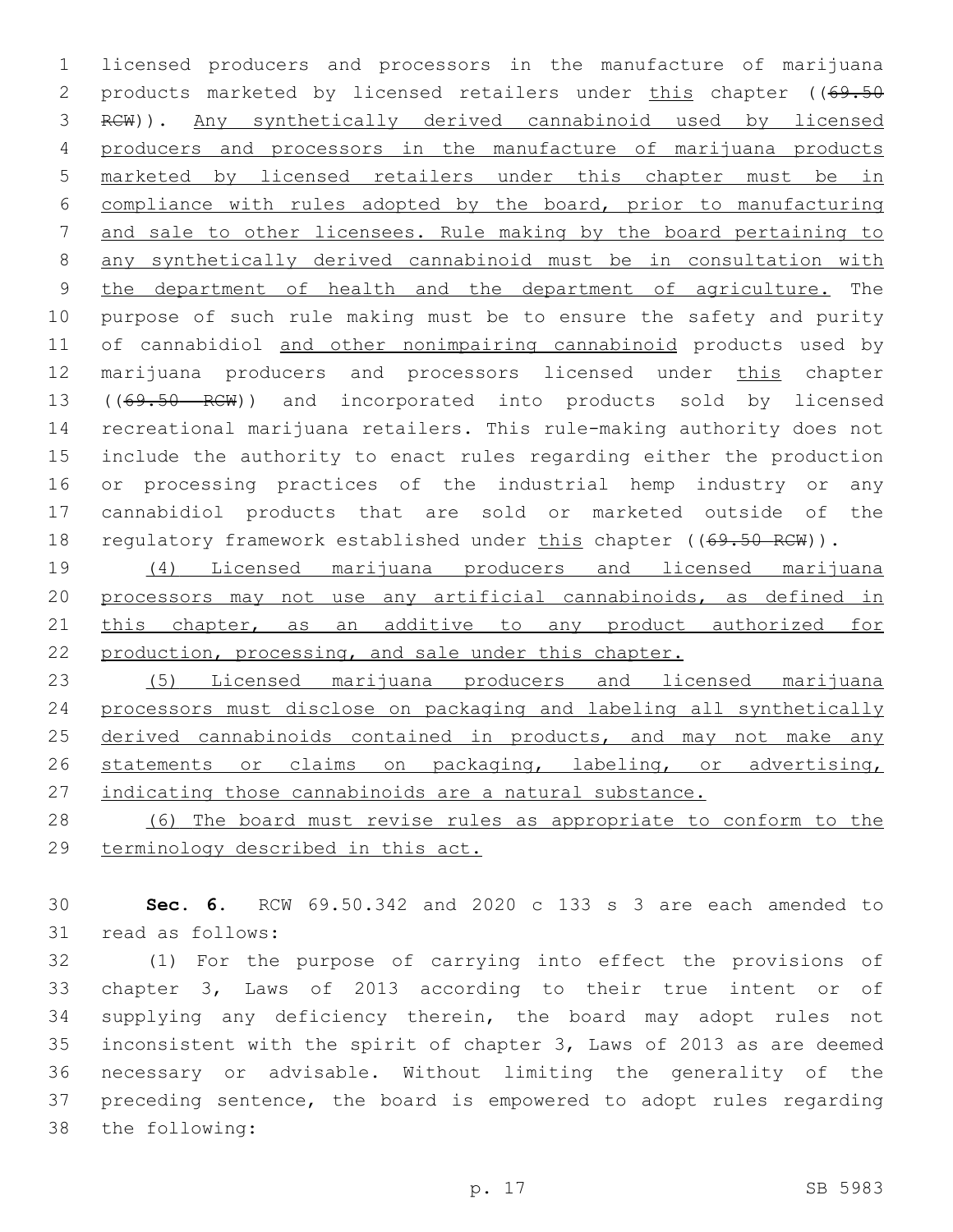(a) The equipment and management of retail outlets and premises where marijuana is produced or processed, and inspection of the retail outlets and premises where marijuana is produced or processed;

 (b) The books and records to be created and maintained by licensees, the reports to be made thereon to the board, and inspection of the books and records;6

 (c) Methods of producing, processing, and packaging marijuana, useable marijuana, marijuana concentrates, and marijuana-infused products; conditions of sanitation; safe handling requirements; approved pesticides and pesticide testing requirements; and standards of ingredients, quality, and identity of marijuana, useable marijuana, marijuana concentrates, and marijuana-infused products produced, processed, packaged, or sold by licensees;

 (d) Security requirements for retail outlets and premises where marijuana is produced or processed, and safety protocols for 16 licensees and their employees;

 (e) Screening, hiring, training, and supervising employees of 18 licensees;

(f) Retail outlet locations and hours of operation;

 (g) Labeling requirements and restrictions on advertisement of marijuana, useable marijuana, marijuana concentrates, cannabis health and beauty aids, and marijuana-infused products for sale in retail 23 outlets;

 (h) Forms to be used for purposes of this chapter and chapter 69.51A RCW or the rules adopted to implement and enforce these chapters, the terms and conditions to be contained in licenses issued under this chapter and chapter 69.51A RCW, and the qualifications for receiving a license issued under this chapter and chapter 69.51A RCW, including a criminal history record information check. The board may submit any criminal history record information check to the Washington state patrol and to the identification division of the federal bureau of investigation in order that these agencies may search their records for prior arrests and convictions of the individual or individuals who filled out the forms. The board must require fingerprinting of any applicant whose criminal history record information check is submitted to the federal bureau of 37 investigation;

 (i) Application, reinstatement, and renewal fees for licenses issued under this chapter and chapter 69.51A RCW, and fees for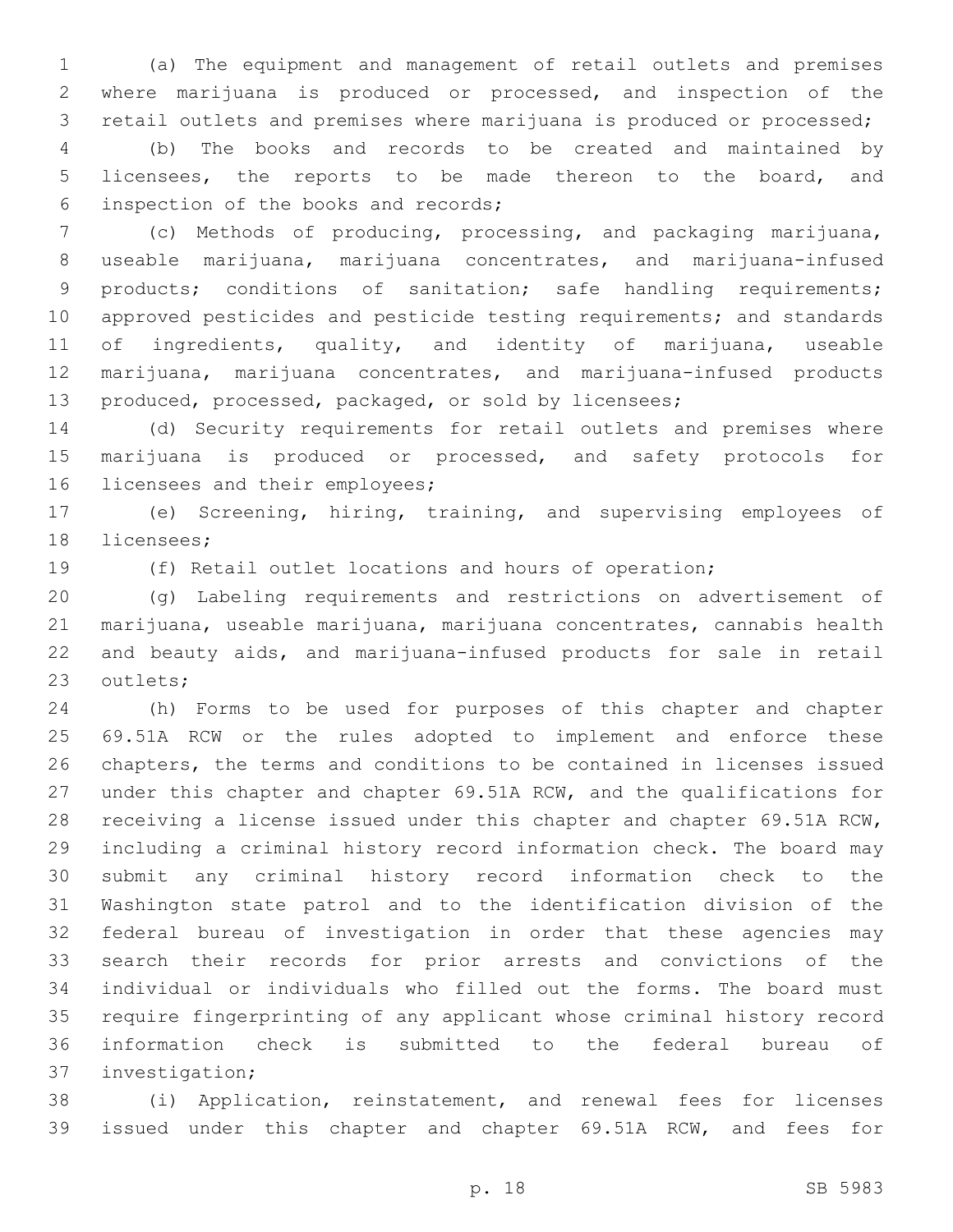anything done or permitted to be done under the rules adopted to implement and enforce this chapter and chapter 69.51A RCW;

 (j) The manner of giving and serving notices required by this chapter and chapter 69.51A RCW or rules adopted to implement or 5 enforce these chapters;

 (k) Times and periods when, and the manner, methods, and means by which, licensees transport and deliver marijuana, marijuana concentrates, useable marijuana, and marijuana-infused products 9 within the state;

 (l) Identification, seizure, confiscation, destruction, or donation to law enforcement for training purposes of all marijuana, marijuana concentrates, useable marijuana, and marijuana-infused 13 products produced, processed, sold, or offered for sale within this state which do not conform in all respects to the standards prescribed by this chapter or chapter 69.51A RCW or the rules adopted 16 to implement and enforce these chapters;

 (m) The prohibition of any type of device used in conjunction with a marijuana vapor product and the prohibition of the use of any type of additive, solvent, ingredient, or compound in the production and processing of marijuana products, including marijuana vapor products, when the board determines, following consultation with the department of health or any other authority the board deems appropriate, that the device, additive, solvent, ingredient, or 24 compound may pose a risk to public health or youth access; ((and))

 (n) Requirements for processors to submit under oath to the department of health a complete list of all constituent substances 27 and the amount and sources thereof in each marijuana vapor product, including all additives, thickening agents, preservatives, compounds, and any other substance used in the production and processing of each 30 marijuana vapor product; and

 (o) The production, processing, transportation, delivery, sale, and purchase of naturally derived cannabinoids or synthetically derived cannabinoids. This rule-making authority does not include authority to adopt rules on activities identified in this subsection 35 (1)(o) related to:

 (i) Hemp or products derived from hemp as defined in RCW 15.140.020, except products intended for use by a licensee as provided in this chapter; or

 (ii) Products authorized as a drug by the federal food and drug administration.40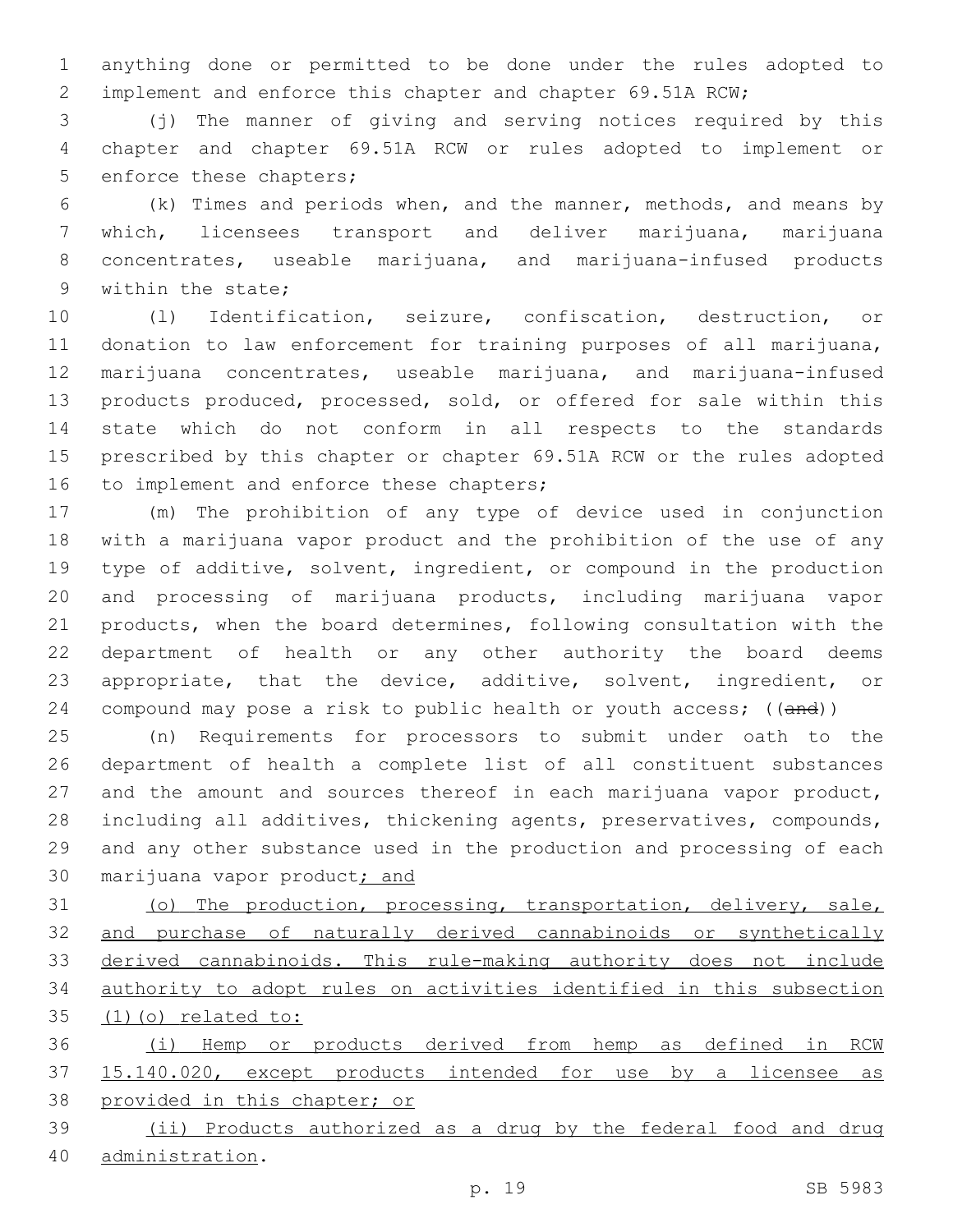(2) Rules adopted on retail outlets holding medical marijuana endorsements must be adopted in coordination and consultation with 3 the department.

 (3) The board must adopt rules to perfect and expand existing programs for compliance education for licensed marijuana businesses and their employees. The rules must include a voluntary compliance program created in consultation with licensed marijuana businesses and their employees. The voluntary compliance program must include recommendations on abating violations of this chapter and rules 10 adopted under this chapter.

 **Sec. 7.** RCW 69.50.363 and 2015 c 207 s 7 are each amended to 12 read as follows:

 The following acts, when performed by a validly licensed marijuana processor or employee of a validly licensed marijuana 15 processor in compliance with rules adopted by the ((state liquor 16 eontrol)) board to implement and enforce chapter 3, Laws of 2013, do not constitute criminal or civil offenses under Washington state law:

 (1) Purchase and receipt of marijuana that has been properly packaged and labeled from a marijuana producer validly licensed under 20 chapter 3, Laws of 2013;

 (2) Compound or convert marijuana products from marijuana grown 22 by a licensed marijuana producer, as specified by the board by rule. This section does not authorize compounding or converting hemp into cannabinoids that may be impairing for creation of marijuana products from hemp, except as authorized under RCW 69.50.326;

 (3) Possession, processing, packaging, and labeling of quantities of marijuana, useable marijuana, and marijuana-infused products that 28 do not exceed the maximum amounts established by the ((state liquor  $control)$ ) board under RCW 69.50.345(4);

30  $((+3+))$   $(4)$  Delivery, distribution, and sale of useable marijuana or marijuana-infused products to a marijuana retailer validly 32 licensed under chapter 3, Laws of 2013; and

 $(1,4)$  (( $(4)$ )) (5) Delivery, distribution, and sale of useable marijuana, marijuana concentrates, or marijuana-infused products to a federally recognized Indian tribe as permitted under an agreement between the state and the tribe entered into under RCW 43.06.490.

 **Sec. 8.** RCW 69.50.455 and 2015 2nd sp.s. c 4 s 1201 are each 38 amended to read as follows: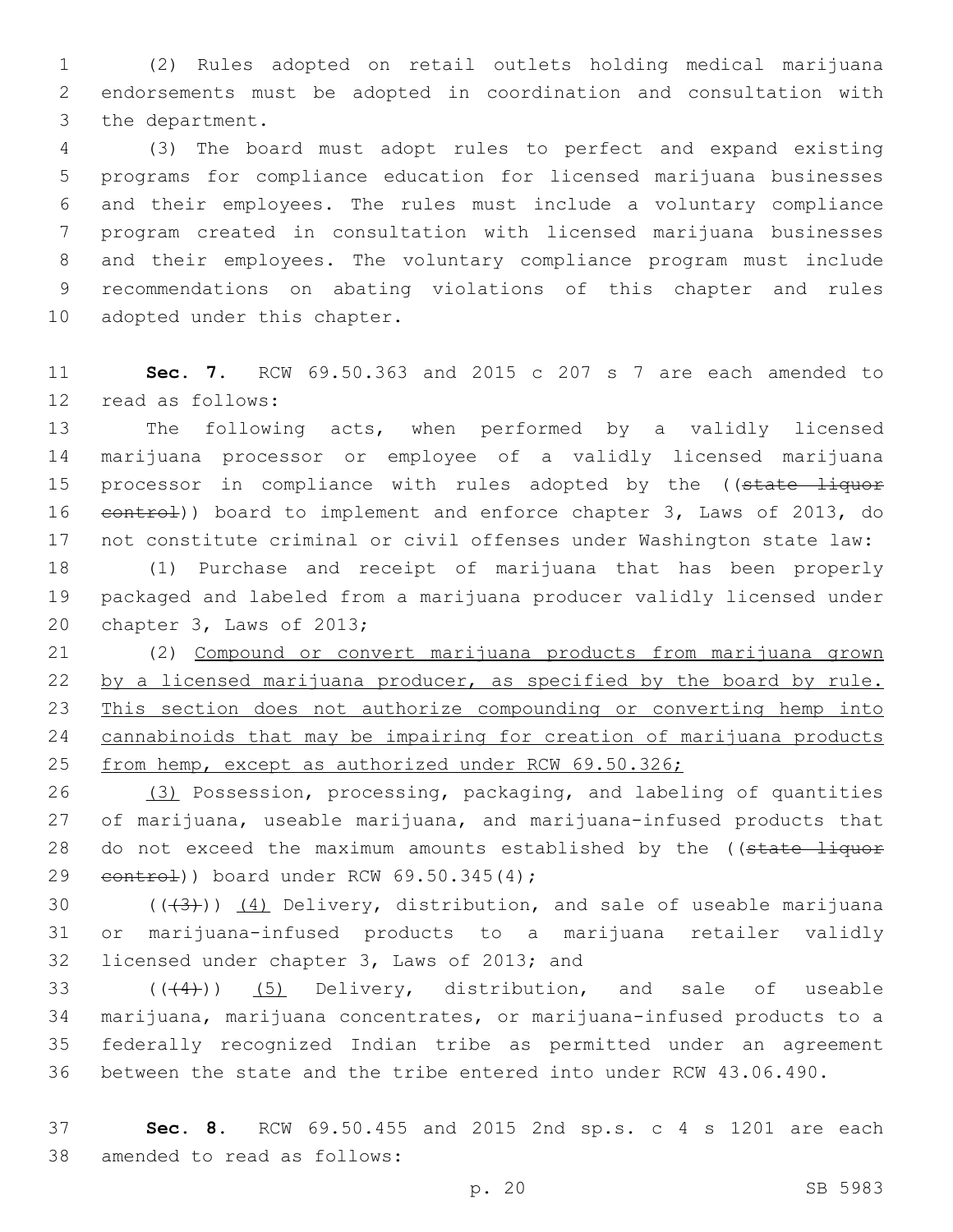1 (1) ((It)) Except as authorized under section 3 of this act and RCW 69.50.326, it is an unfair or deceptive practice under RCW 19.86.020 for any person or entity to distribute, dispense, manufacture, display for sale, offer for sale, attempt to sell, or sell to a purchaser any product that contains any amount of any synthetic cannabinoid. The legislature finds that practices covered by this section are matters vitally affecting the public interest for the purpose of applying the consumer protection act, chapter 19.86 RCW. Violations of this section are not reasonable in relation to the 10 development and preservation of business.

11 (2) (("Synthetie)) For the purposes of this section, "synthetic cannabinoid" includes any chemical compound identified in RCW 69.50.204(c)(30) or by the pharmacy quality assurance commission 14 under RCW 69.50.201.

 **Sec. 9.** RCW 69.50.375 and 2015 c 70 s 10 are each amended to 16 read as follows:

 (1) A medical marijuana endorsement to a marijuana retail license is hereby established to permit a marijuana retailer to sell marijuana for medical use to qualifying patients and designated providers. This endorsement also permits such retailers to provide marijuana at no charge, at their discretion, to qualifying patients 22 and designated providers.

 (2) An applicant may apply for a medical marijuana endorsement concurrently with an application for a marijuana retail license.

(3) To be issued an endorsement, a marijuana retailer must:

 (a) Not authorize the medical use of marijuana for qualifying patients at the retail outlet or permit health care professionals to authorize the medical use of marijuana for qualifying patients at the 29 retail outlet;

 (b) Carry marijuana concentrates and marijuana-infused products identified by the department under subsection (4) of this section;

 (c) Not use labels or market marijuana concentrates, useable marijuana, or marijuana-infused products in a way that make them 34 intentionally attractive to minors;

 (d) Demonstrate the ability to enter qualifying patients and designated providers in the medical marijuana authorization database established in RCW 69.51A.230 and issue recognition cards and agree to enter qualifying patients and designated providers into the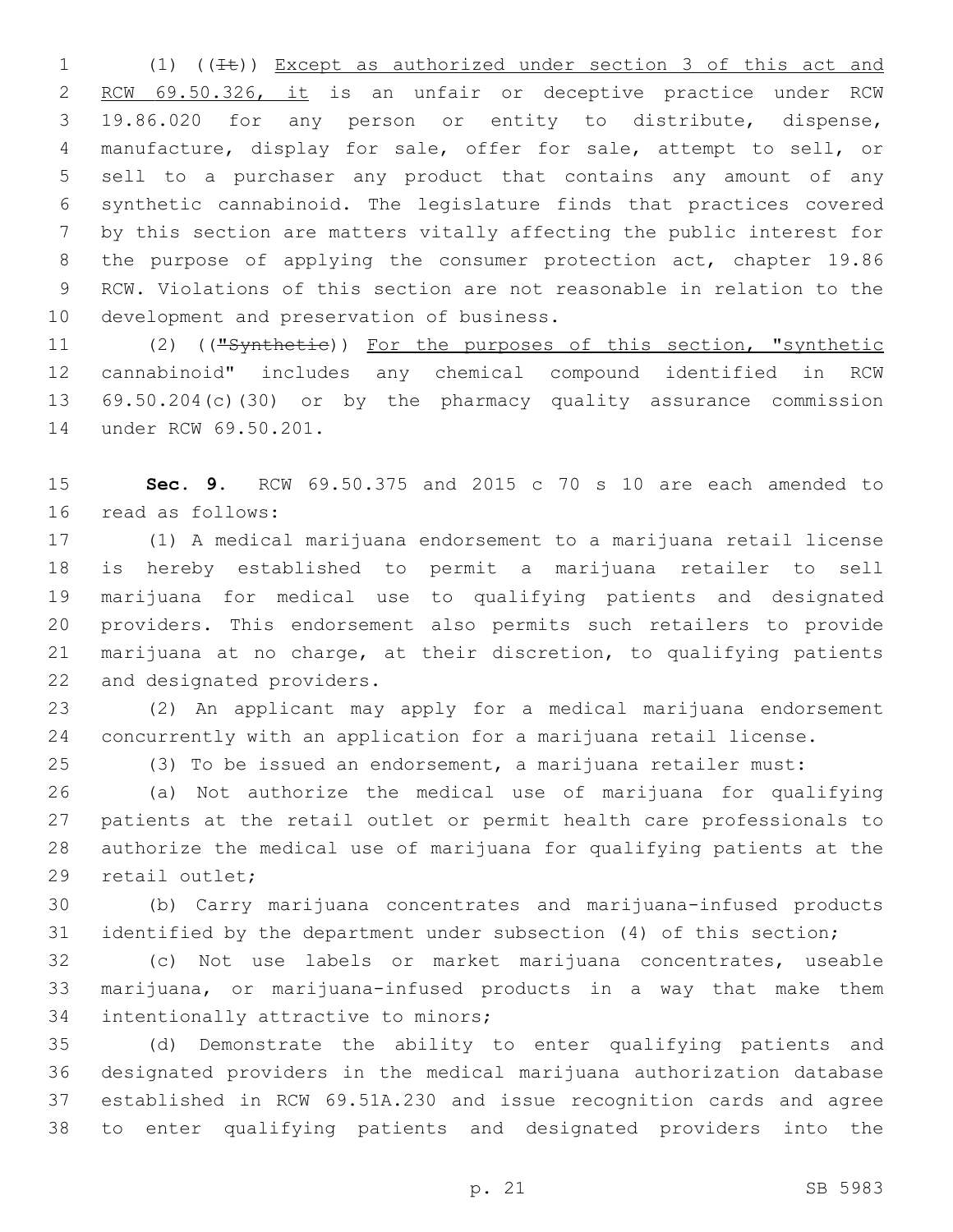database and issue recognition cards in compliance with department 2 standards;

 (e) Keep copies of the qualifying patient's or designated provider's recognition card, or keep equivalent records as required by rule of the state liquor and cannabis board or the department of revenue to document the validity of tax exempt sales; and

 (f) Meet other requirements as adopted by rule of the department 8 or the state liquor and cannabis board.

 (4) ((The)) Subject to subsection (5) of this section, the department, in conjunction with the state liquor and cannabis board, must adopt rules on requirements for marijuana concentrates, useable marijuana, and marijuana-infused products that may be sold, or provided at no charge, to qualifying patients or designated providers at a retail outlet holding a medical marijuana endorsement. These 15 rules must include:

 (a) THC concentration, CBD concentration, or low THC, high CBD ratios appropriate for marijuana concentrates, useable marijuana, or marijuana-infused products sold to qualifying patients or designated 19 providers;

 (b) Labeling requirements including that the labels attached to marijuana concentrates, useable marijuana, or marijuana-infused products contain THC concentration, CBD concentration, and THC to CBD 23 ratios;

 (c) Other product requirements, including any additional mold, fungus, or pesticide testing requirements, or limitations to the types of solvents that may be used in marijuana processing that the department deems necessary to address the medical needs of qualifying 28 patients;

 (d) Safe handling requirements for marijuana concentrates, useable marijuana, or marijuana-infused products; and

31 (e) Training requirements for employees.

 (5) Artificial cannabinoids and synthetically derived cannabinoids are prohibited in the marijuana concentrates, useable marijuana, and marijuana-infused products that may be approved, labeled, or represented as complying with requirements adopted by the department under subsection (4) of this section.

 (6) A marijuana retailer holding an endorsement to sell marijuana to qualifying patients or designated providers must train its 39 employees on: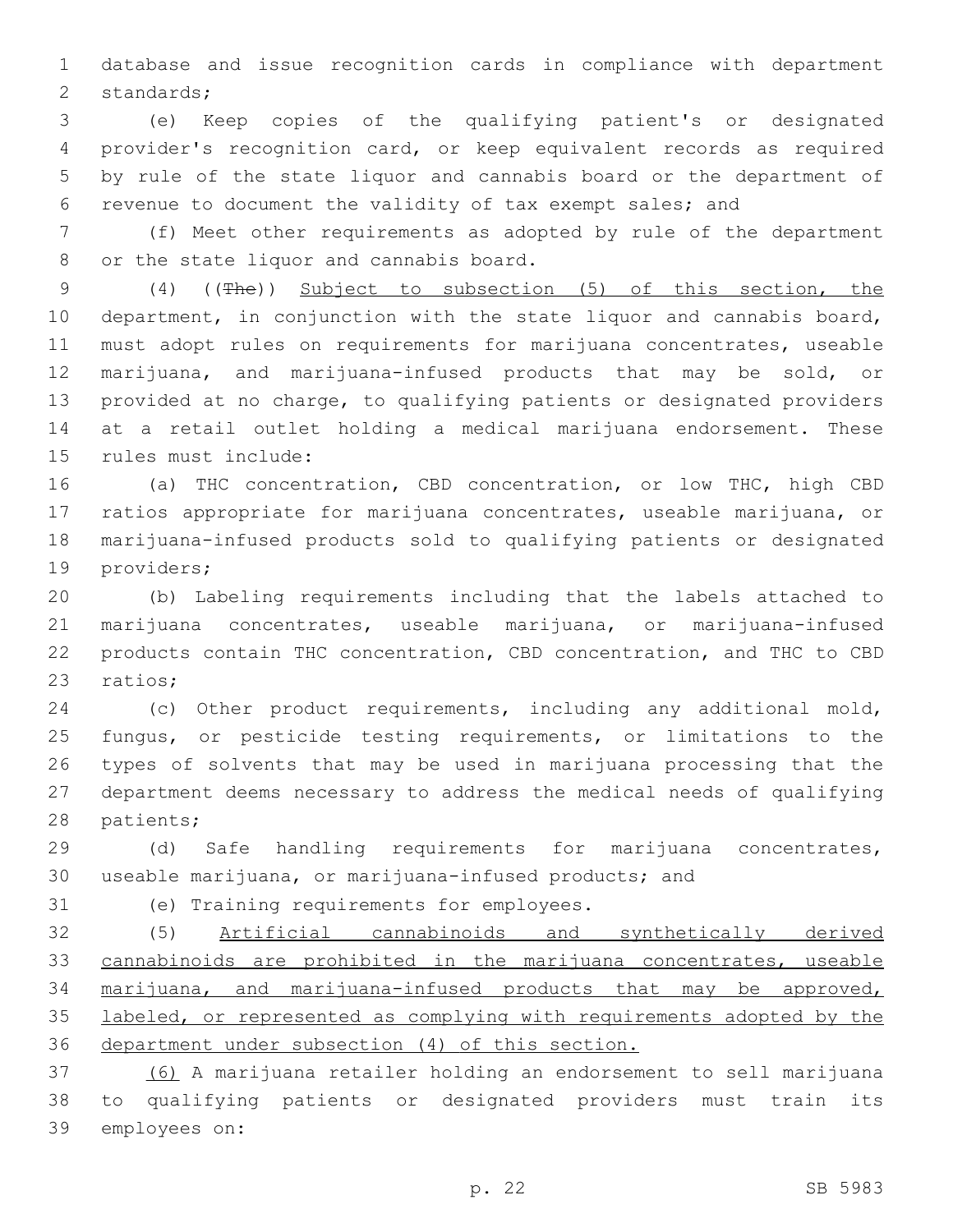(a) Procedures regarding the recognition of valid authorizations and the use of equipment to enter qualifying patients and designated providers into the medical marijuana authorization database;

(b) Recognition of valid recognition cards; and

 (c) Recognition of strains, varieties, THC concentration, CBD concentration, and THC to CBD ratios of marijuana concentrates, useable marijuana, and marijuana-infused products, available for sale when assisting qualifying patients and designated providers at the 9 retail outlet.

 **Sec. 10.** RCW 82.08.9998 and 2019 c 393 s 4 are each amended to read as follows:11

(1) The tax levied by RCW 82.08.020 does not apply to:

 (a) Sales of marijuana concentrates, useable marijuana, or 14 marijuana-infused products, that do not contain any artificial 15 cannabinoids as defined in RCW 69.50.101 or synthetically derived cannabinoids as defined in RCW 69.50.101 and that are identified by the department of health in rules adopted under RCW 69.50.375(4) in chapter 246-70 WAC as being a compliant marijuana product, by marijuana retailers with medical marijuana endorsements to qualifying patients or designated providers who have been issued recognition 21 cards;

 (b) Sales of products containing THC with a THC concentration of 0.3 percent or less to qualifying patients or designated providers who have been issued recognition cards by marijuana retailers with 25 medical marijuana endorsements;

 (c) Sales of marijuana concentrates, useable marijuana, or marijuana-infused products, identified by the department of health under RCW 69.50.375 to have a low THC, high CBD ratio, and to be beneficial for medical use, by marijuana retailers with medical 30 marijuana endorsements, to any person;

 (d) Sales of topical, noningestible products containing THC with a THC concentration of 0.3 percent or less by health care 33 professionals under RCW 69.51A.280;

 (e)(i) Marijuana, marijuana concentrates, useable marijuana, marijuana-infused products, or products containing THC with a THC concentration of 0.3 percent or less produced by a cooperative and 37 provided to its members; and

 (ii) Any nonmonetary resources and labor contributed by an individual member of the cooperative in which the individual is a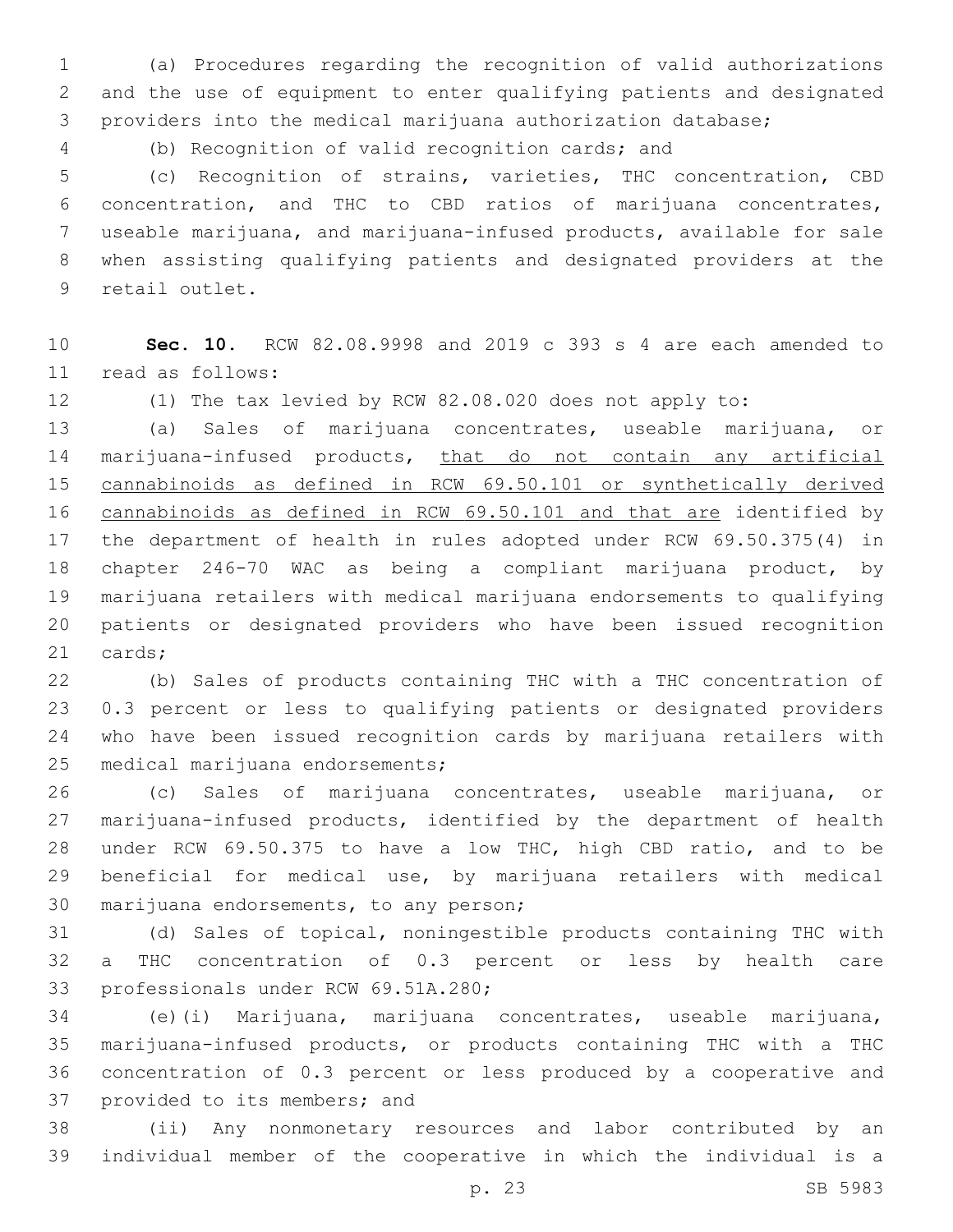member. However, nothing in this subsection (1)(e) may be construed to exempt the individual members of a cooperative from the tax imposed in RCW 82.08.020 on any purchase of property or services 4 contributed to the cooperative.

 (2) Each seller making exempt sales under subsection (1) of this section must maintain information establishing eligibility for the exemption in the form and manner required by the department.

 (3) The department must provide a separate tax reporting line for 9 exemption amounts claimed under this section.

 (4) The definitions in this subsection apply throughout this section unless the context clearly requires otherwise.

 (a) "Cooperative" means a cooperative authorized by and operating 13 in compliance with RCW 69.51A.250.

 (b) "Marijuana retailer with a medical marijuana endorsement" means a marijuana retailer permitted under RCW 69.50.375 to sell marijuana for medical use to qualifying patients and designated 17 providers.

 (c) "Products containing THC with a THC concentration of 0.3 percent or less" means all products containing THC with a THC concentration not exceeding 0.3 percent and that, when used as intended, are inhalable, ingestible, or absorbable.

 (d) "THC concentration," "marijuana," "marijuana concentrates," "useable marijuana," "marijuana retailer," and "marijuana-infused products" have the same meanings as provided in RCW 69.50.101 and the terms "qualifying patients," "designated providers," and "recognition card" have the same meaning as provided in RCW 69.51A.010.

 **Sec. 11.** RCW 82.12.9998 and 2019 c 393 s 5 are each amended to read as follows:28

(1) The provisions of this chapter do not apply to:

 (a) The use of marijuana concentrates, useable marijuana, or marijuana-infused products, that do not contain any artificial cannabinoids as defined in RCW 69.50.101 or synthetically derived cannabinoids as defined in RCW 69.50.101 and that are identified by the department of health in rules adopted under RCW 69.50.375(4) in chapter 246-70 WAC as being a compliant marijuana product, by qualifying patients or designated providers who have been issued recognition cards and have obtained such products from a marijuana 38 retailer with a medical marijuana endorsement.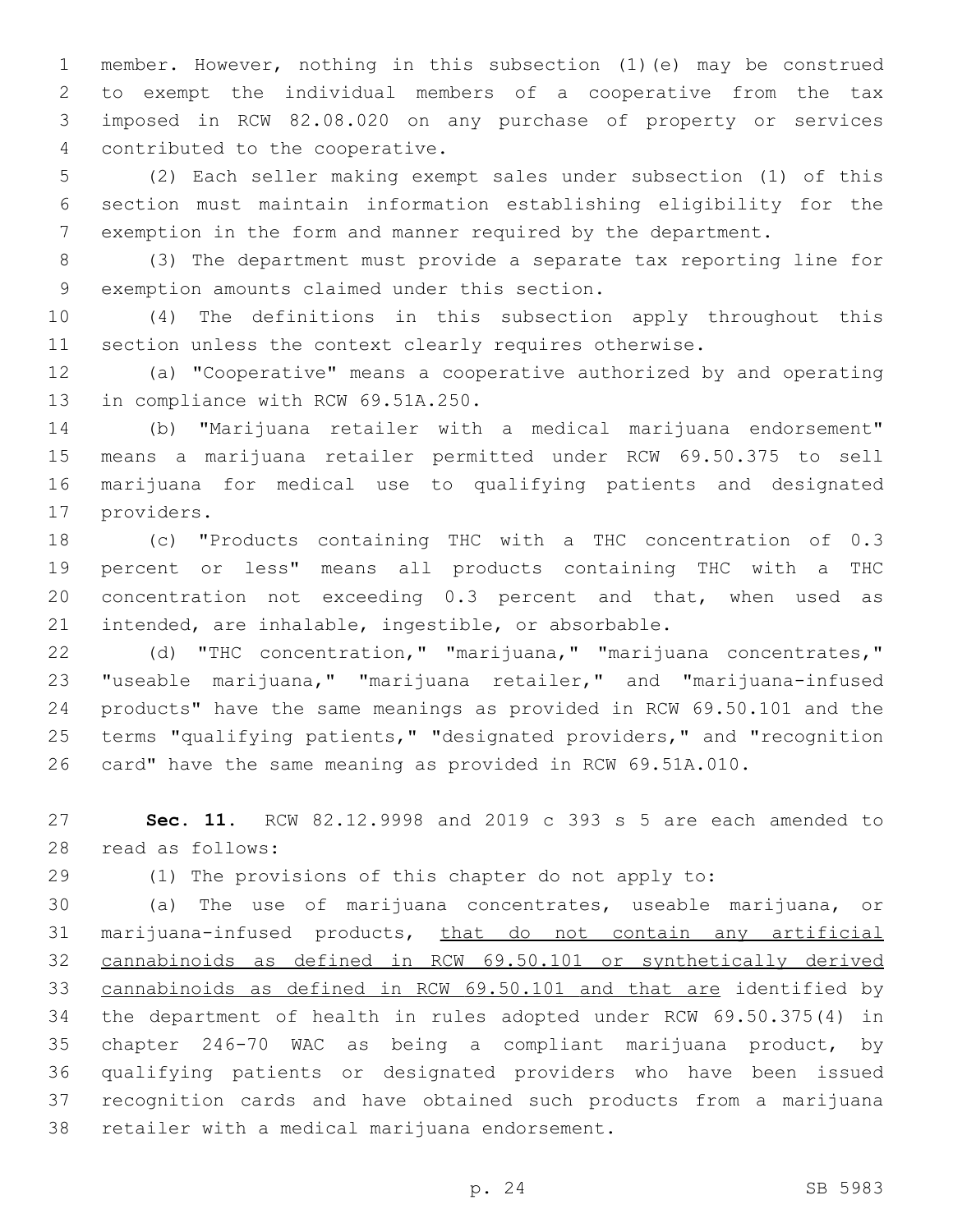(b) The use of products containing THC with a THC concentration of 0.3 percent or less by qualifying patients or designated providers who have been issued recognition cards and have obtained such products from a marijuana retailer with a medical marijuana 5 endorsement.

 (c)(i) Marijuana retailers with a medical marijuana endorsement 7 with respect to:

 (A) Marijuana concentrates, useable marijuana, or marijuana-9 infused products; or

 (B) Products containing THC with a THC concentration of 0.3 11 percent or less;

 (ii) The exemption in this subsection (1)(c) applies only if such products are provided at no charge to a qualifying patient or designated provider who has been issued a recognition card. Each such retailer providing such products at no charge must maintain information establishing eligibility for this exemption in the form 17 and manner required by the department.

 (d) The use of marijuana concentrates, useable marijuana, or marijuana-infused products, identified by the department of health under RCW 69.50.375 to have a low THC, high CBD ratio, and to be beneficial for medical use, purchased from marijuana retailers with a 22 medical marijuana endorsement.

 (e) Health care professionals with respect to the use of products containing THC with a THC concentration of 0.3 percent or less provided at no charge by the health care professionals under RCW 69.51A.280. Each health care professional providing such products at no charge must maintain information establishing eligibility for this exemption in the form and manner required by the department.

 (f) The use of topical, noningestible products containing THC with a THC concentration of 0.3 percent or less by qualifying patients when purchased from or provided at no charge by a health 32 care professional under RCW 69.51A.280.

33 (g) The use of:

 (i) Marijuana, marijuana concentrates, useable marijuana, marijuana-infused products, or products containing THC with a THC concentration of 0.3 percent or less, by a cooperative and its 37 members, when produced by the cooperative; and

 (ii) Any nonmonetary resources and labor by a cooperative when contributed by its members. However, nothing in this subsection (1)(g) may be construed to exempt the individual members of a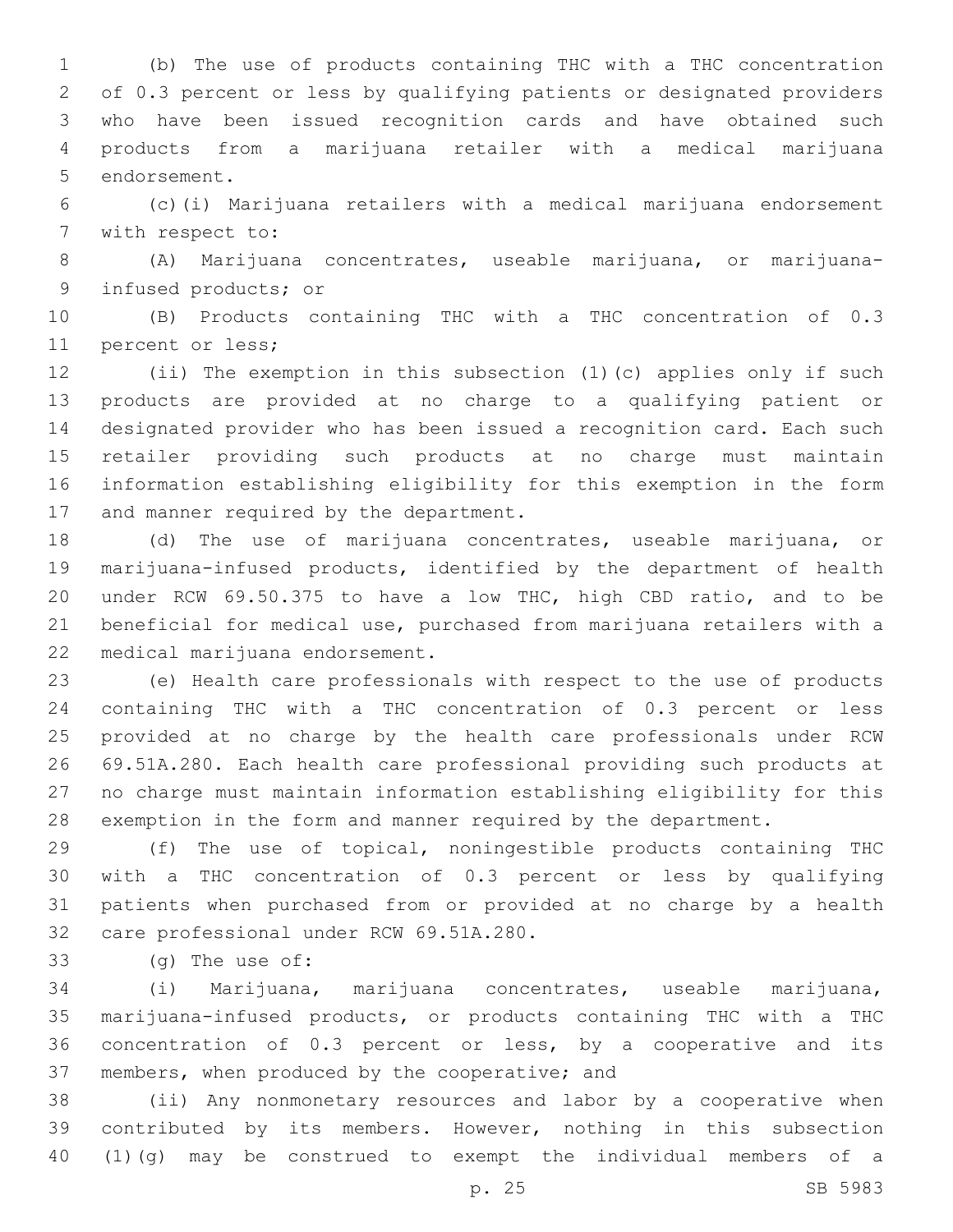cooperative from the tax imposed in RCW 82.12.020 on the use of any property or services purchased by the member and contributed to the cooperative.3

(2) The definitions in RCW 82.08.9998 apply to this section.

 NEW SECTION. **Sec. 12.** A new section is added to chapter 69.50 6 RCW to read as follows:

 Upon publication of a notice of a proposed rule under RCW 34.05.320 related to cannabinoids that may be impairing or synthetically derived cannabinoids, the board shall notify the chairs and ranking minority members of the house of representatives commerce and gaming committee and of the senate labor, commerce, and tribal affairs committee, and provide them with the information in RCW 34.05.320(1). A chair or a ranking minority member may, if either deems appropriate, recommend a review of the proposed rule to the joint administrative rules review committee as provided in chapter 16 34.05 RCW.

 NEW SECTION. **Sec. 13.** A new section is added to chapter 69.50 18 RCW to read as follows:

 (1) Beginning July 1, 2022, and ending June 30, 2024, the board must apply and collect a license fee surcharge of \$25 for licenses identified in this section upon initial application and annual 22 renewal of the licenses.

 (2) Except as provided in subsections (3) and (4) of this section, licenses subject to the temporary surcharge established in 25 this section are the following:

 (a) Any vapor product retailer's license issued under chapter 27 70.345 RCW; and

 (b) Any entity licensed under chapter 82.24 or 82.26 RCW to sell 29 cigarettes, tobacco, and other tobacco products at retail.

 (3) No business may be required to pay the license fee surcharge on more than one license type identified in subsection (2) of this 32 section.

 (4) This section does not apply to businesses classified as "supermarkets and other grocery stores" and "convenience stores" described in codes 445110 and 445120 of the North American industry 36 classification system.

37 (5) This section expires July 1, 2024.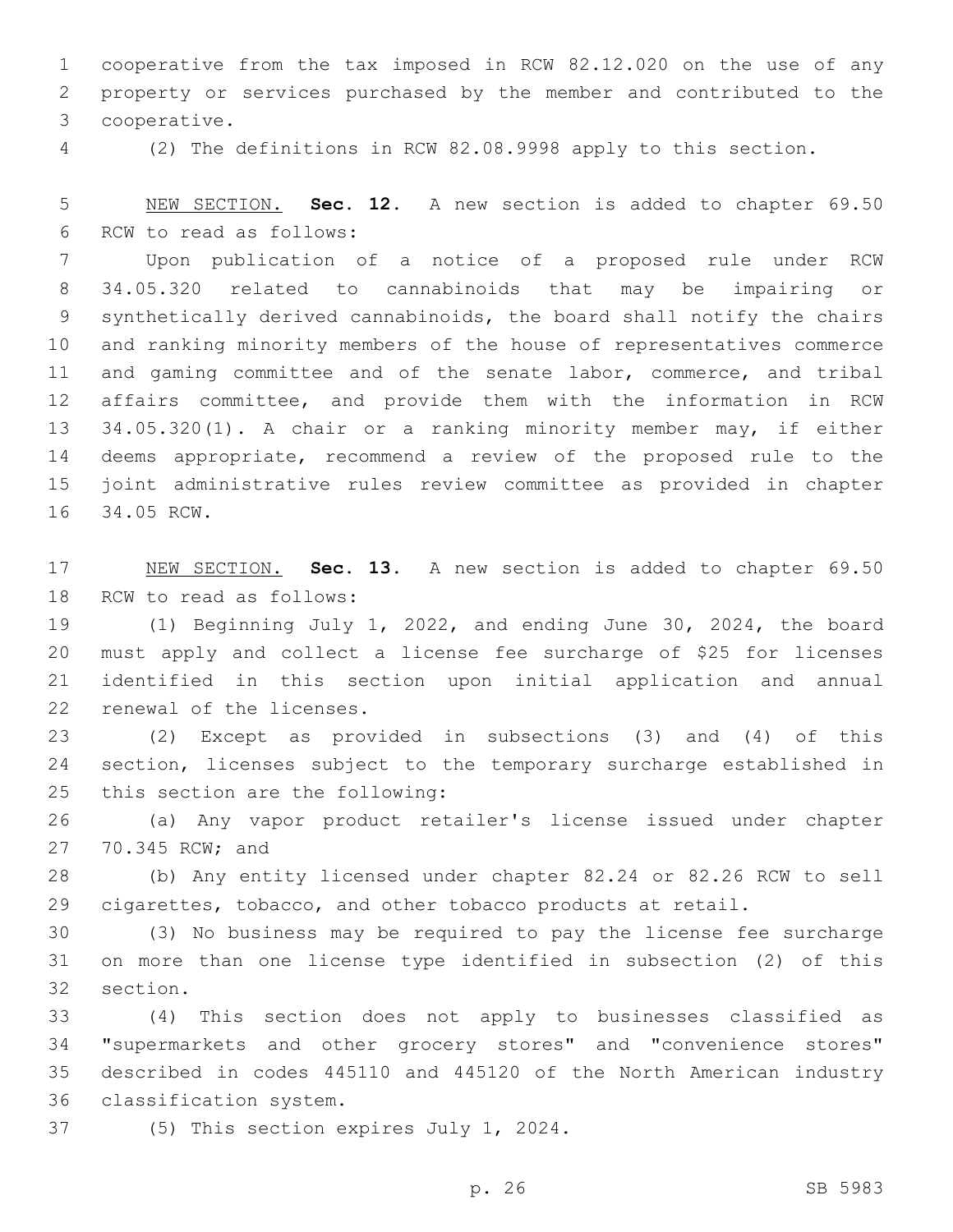NEW SECTION. **Sec. 14.** A new section is added to chapter 69.50 2 RCW to read as follows:

 (1) The board must conduct enforcement operations regarding products containing cannabinoids that may be impairing or are marketed as impairing including, but not limited to, products containing delta-8 THC, and not authorized for sale under this 7 chapter.

 (2) For purposes of this section, "enforcement operations" includes efforts to attain compliance, prevent noncompliance, and the removal of products containing cannabinoids that may be impairing and that are not authorized for sale under this chapter.

12 (3) This section expires July 1, 2024.

 **Sec. 15.** RCW 70.345.050 and 2016 sp.s. c 38 s 8 are each amended 14 to read as follows:

15 (1) A fee of one hundred seventy-five dollars, plus any temporary 16 license fee surcharge that may apply under section 13 of this act, must accompany each vapor product retailer's license application or license renewal application under RCW 70.345.020. A separate license is required for each separate location at which the retailer 20 operates.

 (2) A retailer applying for, or renewing, both a vapor products retailer's license under RCW 70.345.020 and retailer's license under RCW 82.24.510 may pay a combined application fee of two hundred fifty 24 dollars for both licenses.

 **Sec. 16.** RCW 82.24.510 and 2019 c 445 s 203 are each amended to 26 read as follows:

(1) The licenses issuable under this chapter are as follows:

28 (a) A wholesaler's license.

(b) A retailer's license.29

 (2) Application for the licenses must be made through the business licensing system under chapter 19.02 RCW. The board must adopt rules regarding the regulation of the licenses. The board may refrain from the issuance of any license under this chapter if the board has reasonable cause to believe that the applicant has willfully withheld information requested for the purpose of determining the eligibility of the applicant to receive a license, or if the board has reasonable cause to believe that information submitted in the application is false or misleading or is not made in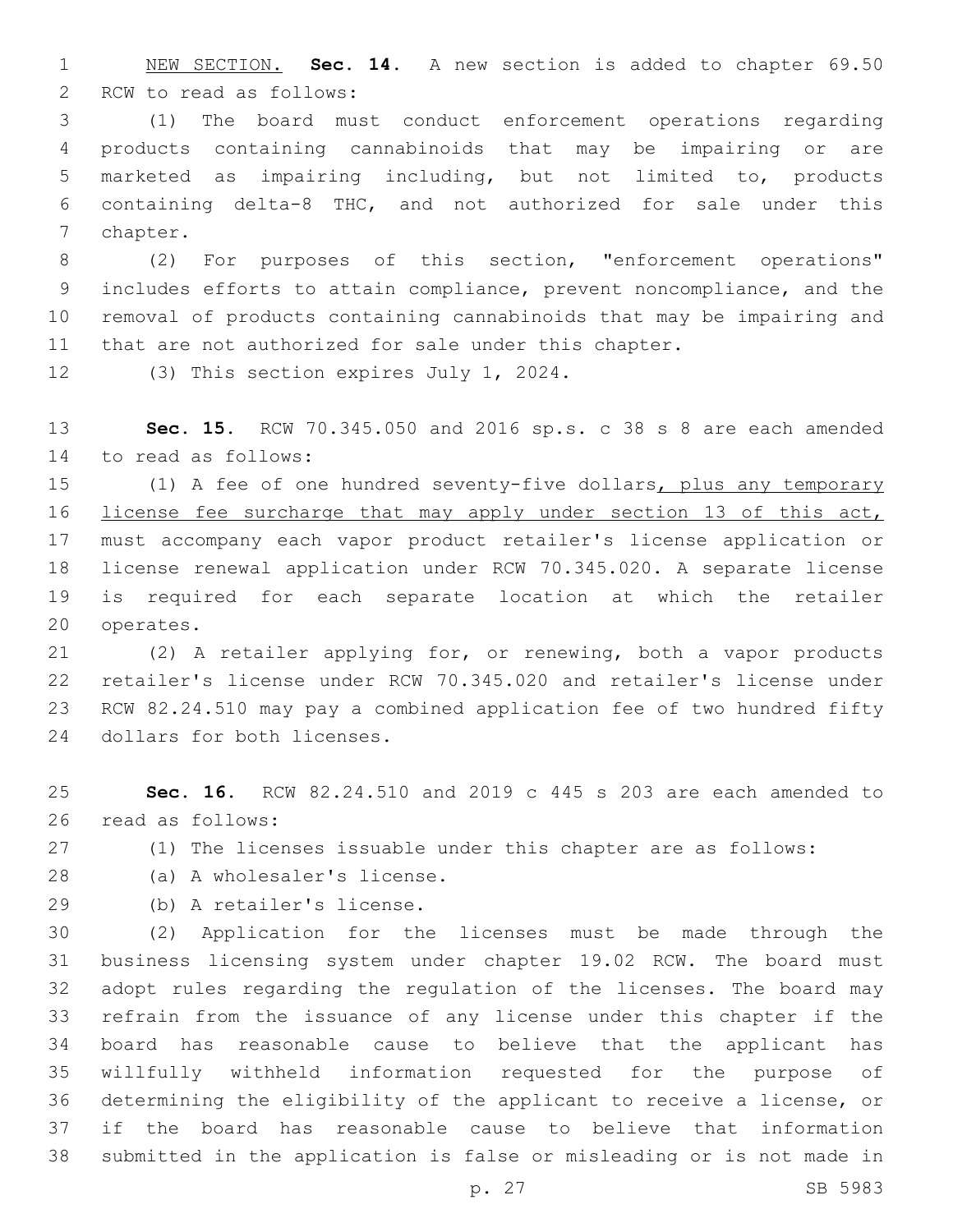good faith. In addition, for the purpose of reviewing an application for a wholesaler's license or retailer's license and for considering the denial, suspension, or revocation of any such license, the board may consider any prior criminal conduct of the applicant, including an administrative violation history record with the board and a criminal history record information check within the previous five years, in any state, tribal, or federal jurisdiction in the United States, its territories, or possessions, and the provisions of RCW 9.95.240 and chapter 9.96A RCW do not apply to such cases. The board may, in its discretion, grant or refuse the wholesaler's license or retailer's license, subject to the provisions of RCW 82.24.550.

 (3) No person may qualify for a wholesaler's license or a retailer's license under this section without first undergoing a criminal background check. The background check must be performed by the board and must disclose any criminal conduct within the previous five years in any state, tribal, or federal jurisdiction in the United States, its territories, or possessions. A person who possesses a valid license on July 22, 2001, is subject to this subsection and subsection (2) of this section beginning on the date of the person's business license expiration under chapter 19.02 RCW, and thereafter. If the applicant or licensee also has a license issued under chapter 66.24, 82.26, or 70.345 RCW, the background check done under the authority of chapter 66.24, 82.26, or 70.345 RCW 24 satisfies the requirements of this section.

 (4) Each such license expires on the business license expiration date, and each such license must be continued annually if the 27 licensee has paid the required fee, plus any temporary license fee 28 surcharge that may apply under section 13 of this act for retailers, and complied with all the provisions of this chapter and the rules of 30 the board made pursuant thereto.

 (5) Each license and any other evidence of the license that the board requires must be exhibited in each place of business for which it is issued and in the manner required for the display of a business 34 license.

 **Sec. 17.** RCW 82.24.530 and 2016 sp.s. c 38 s 9 are each amended to read as follows:36

37 (1) A fee of one hundred seventy-five dollars, plus any temporary 38 license fee surcharge that may apply under section 13 of this act, must accompany each retailer's license application or license renewal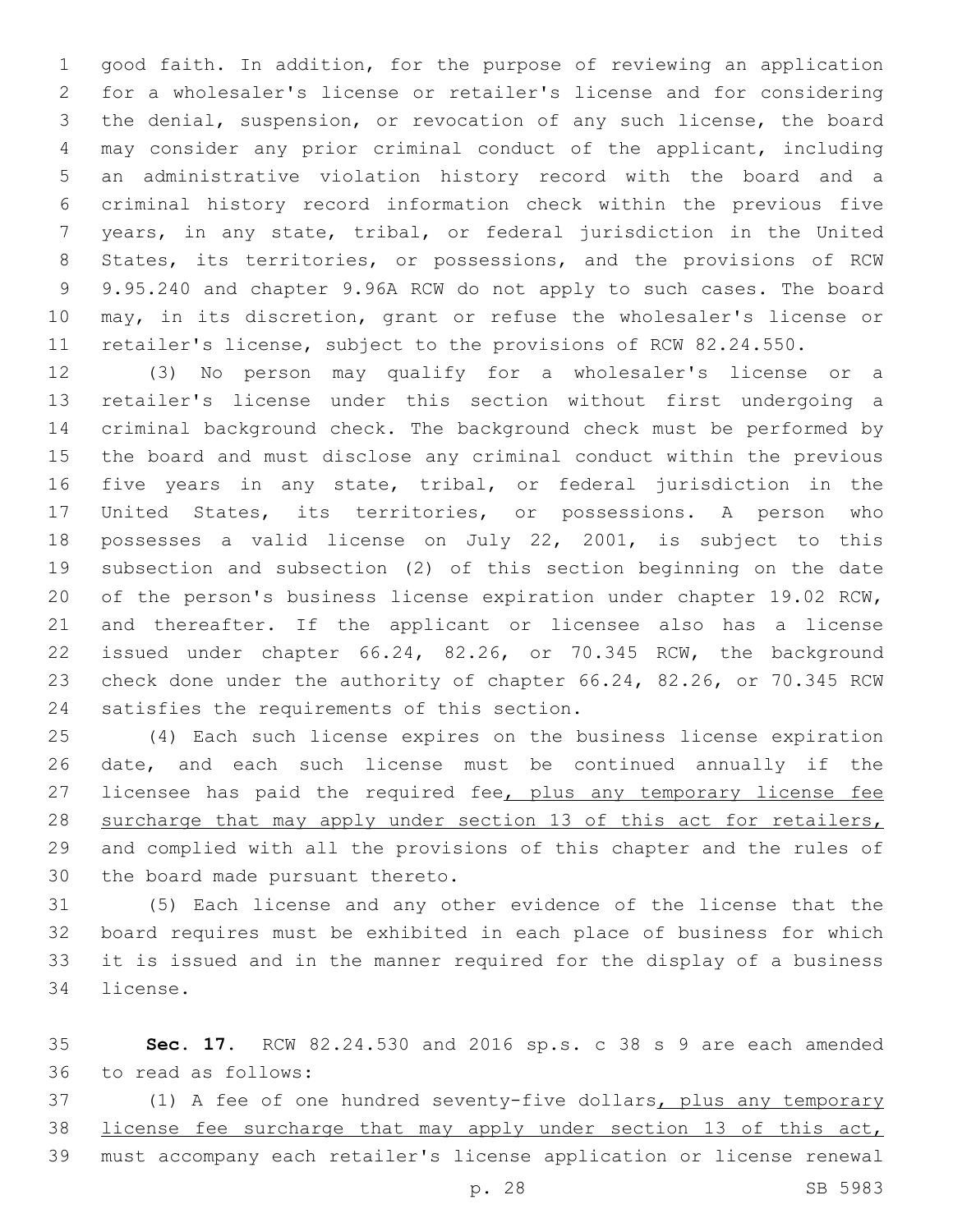application. A separate license is required for each separate location at which the retailer operates. A fee of thirty additional dollars for each vending machine must accompany each application or renewal for a license issued to a retail dealer operating a cigarette vending machine. An additional fee of ninety-three dollars must accompany each application or renewal for a license issued to a retail dealer operating a cigarette-making machine.

 (2) A retailer applying for, or renewing, both a retailer's license under RCW 82.24.510 and a vapor products retailer's license under RCW 70.345.020 may pay a combined application fee of two 11 hundred fifty dollars for both licenses, plus any temporary license 12 fee surcharge that may apply under section 13 of this act.

 **Sec. 18.** RCW 82.26.170 and 2016 sp.s. c 38 s 28 are each amended 14 to read as follows:

15 (1) A fee of one hundred seventy-five dollars, plus any temporary 16 license fee surcharge that may apply under section 13 of this act, shall accompany each retailer's license application or license renewal application. A separate license is required for each separate 19 location at which the retailer operates.

 (2) The fee imposed under subsection (1) of this section does not apply to any person applying for a retailer's license or for renewal of a retailer's license if the person has a valid retailer's license under RCW 82.24.510 for the place of business associated with the retailer's license application or renewal application.

 (3) A retailer applying for, or renewing, both a retailer's 26 license under ((RCW 82.26.170)) this section and a vapor products retailer's license under RCW 70.345.020 may pay a combined 28 application fee of two hundred fifty dollars for both licenses, plus 29 any temporary license fee surcharge that may apply under section 13 30 of this act.

 NEW SECTION. **Sec. 19.** If any provision of this act or its application to any person or circumstance is held invalid, the remainder of the act or the application of the provision to other persons or circumstances is not affected.

NEW SECTION. **Sec. 20.** This act takes effect July 1, 2022.